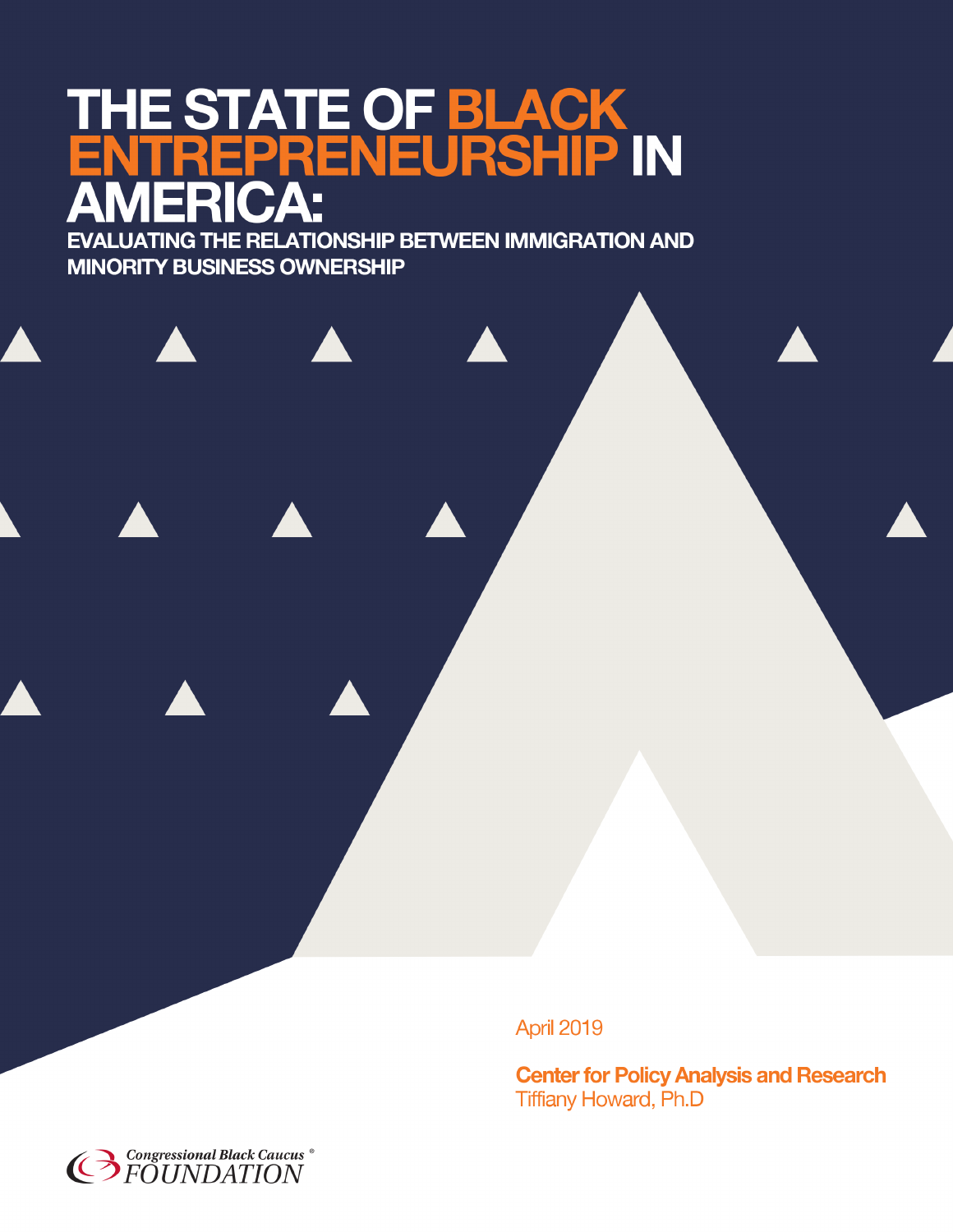## A A A A A A A A AAAAAAAAA A A A A A A A A AAAAAAAAA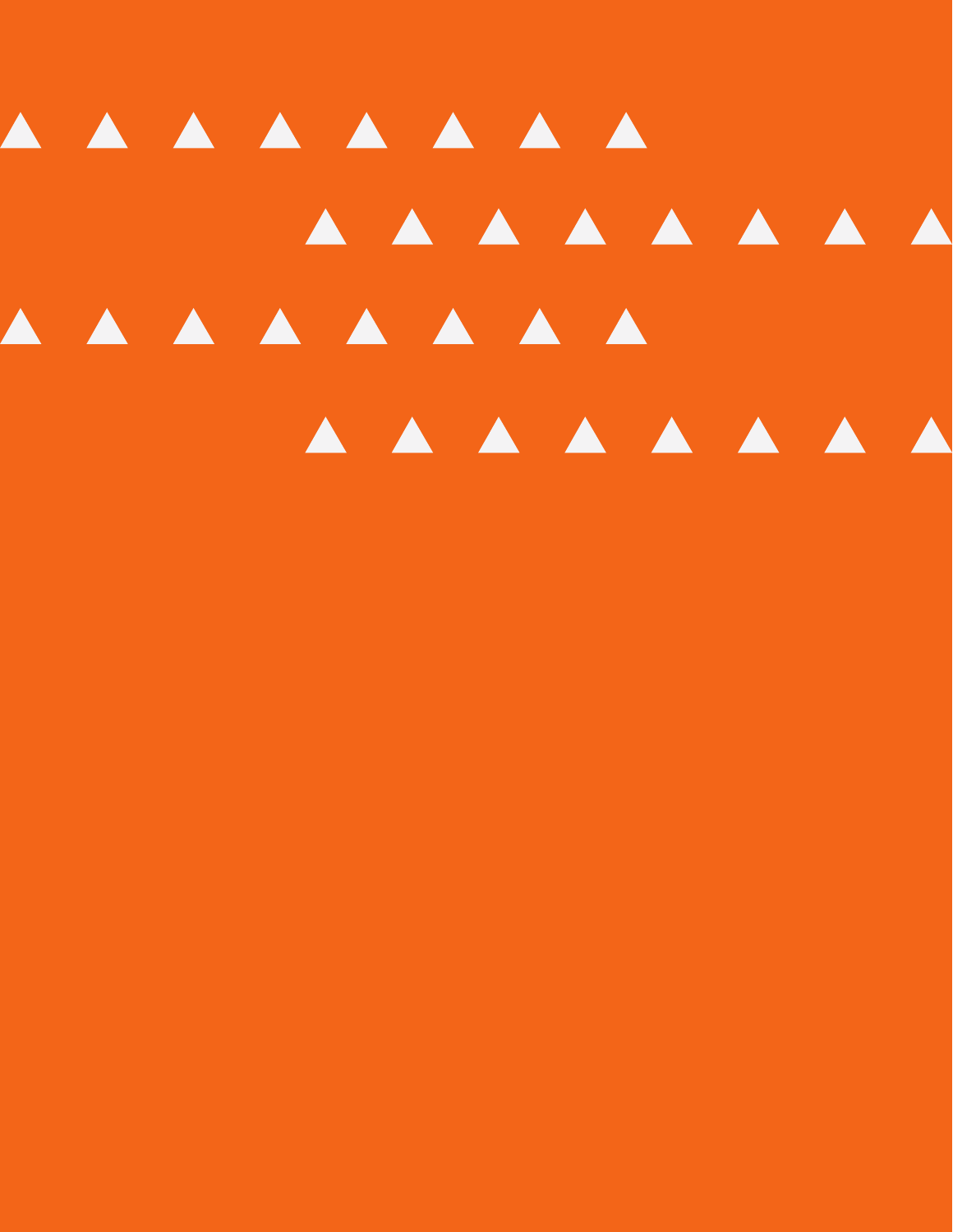

#### **THE STATE OF BLACK ENTREPRENEURSHIP IN AMERICA:**

#### EVALUATING THE RELATIONSHIP BETWEEN IMMIGRATION AND MINORITY BUSINESS **OWNERSHIP**

April 2019

Center for Policy Analysis and Research Tiffiany Howard, Ph.D.1

<sup>1</sup>Dr. Tiffiany Howard is the Small Business and Entrepreneurship (SBE) Senior Research Fellow for the Center for Policy Analysis and Research at the Congressional Black Caucus Foundation, Inc. This research is supported by the Bank of America.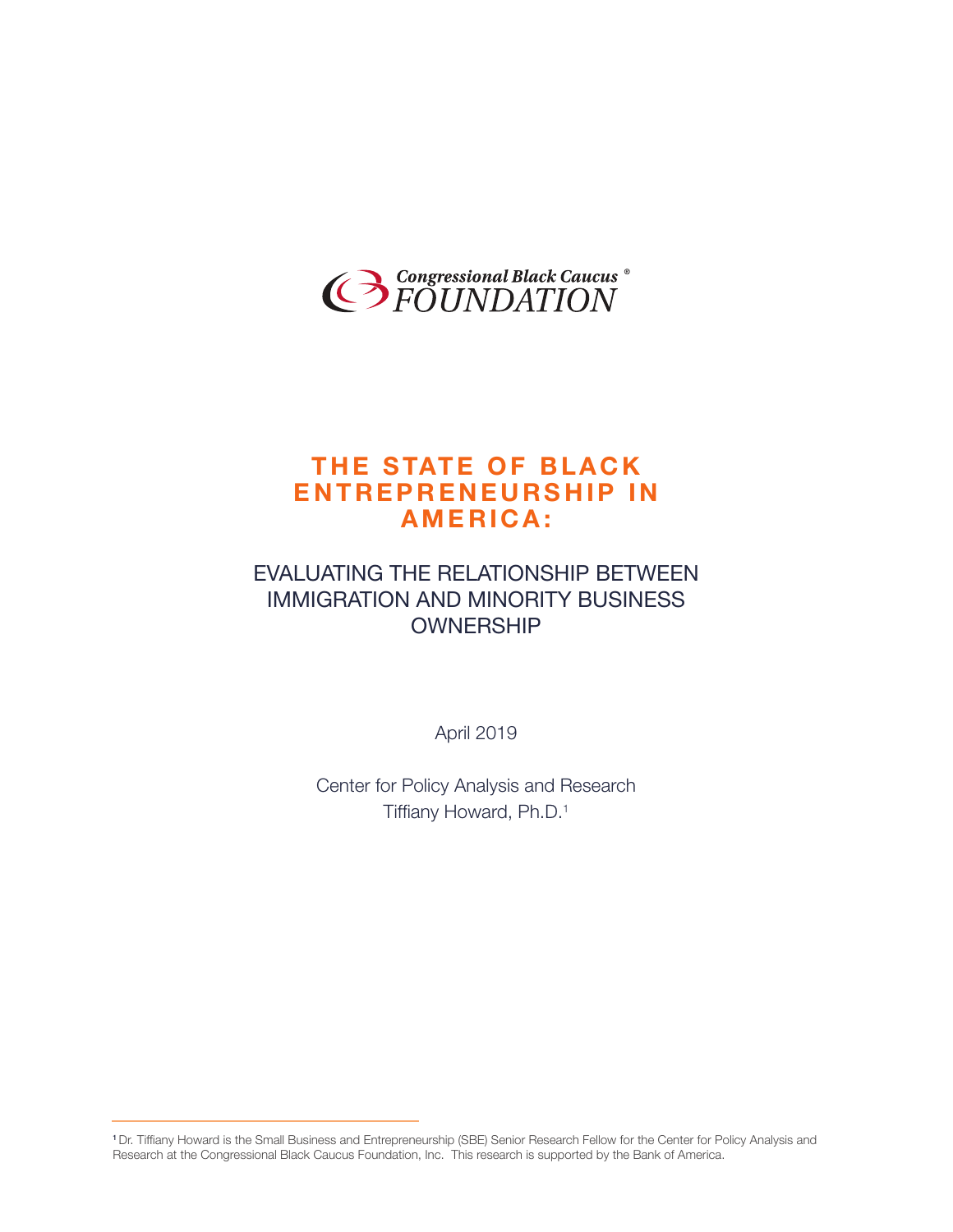### **TABLE OF CONTENTS**

|                                                                         | $\overline{5}$ |
|-------------------------------------------------------------------------|----------------|
| Part One: Black Entrepreneurship, Immigration                           |                |
|                                                                         | $\overline{7}$ |
| • Immigrant and Minority Business Ownership and Human Capital           | $\overline{7}$ |
| • Immigrant and Minority Business Ownership and Financial Capital       | 11             |
| • Immigrant and Minority Business Ownership and Social Capital          | 16             |
| • Findings: Black Entrepreneurship and the Relationship between         |                |
| Immigration and Minority Business Ownership                             | 20             |
| Part Two: Evaluating the Entrepreneurial Trajectories of African,       |                |
| Afro-Caribbean, and African Americans in the United States              | 22             |
| • Characteristics of the U.S. Foreign-Born Black Population             | 22             |
| • Human Capital and the U.S. Foreign-Born Black Population              | 24             |
| • Financial Capital and the U.S. Foreign-Born Black Population          | 27             |
| • Social Capital and the U.S. Foreign-Born Black Population             | 30             |
| • Findings and Key Recommendations: The State of Black Entrepreneurship |                |
| in America-Translating Capital into Black Immigrant and                 |                |
|                                                                         | 34             |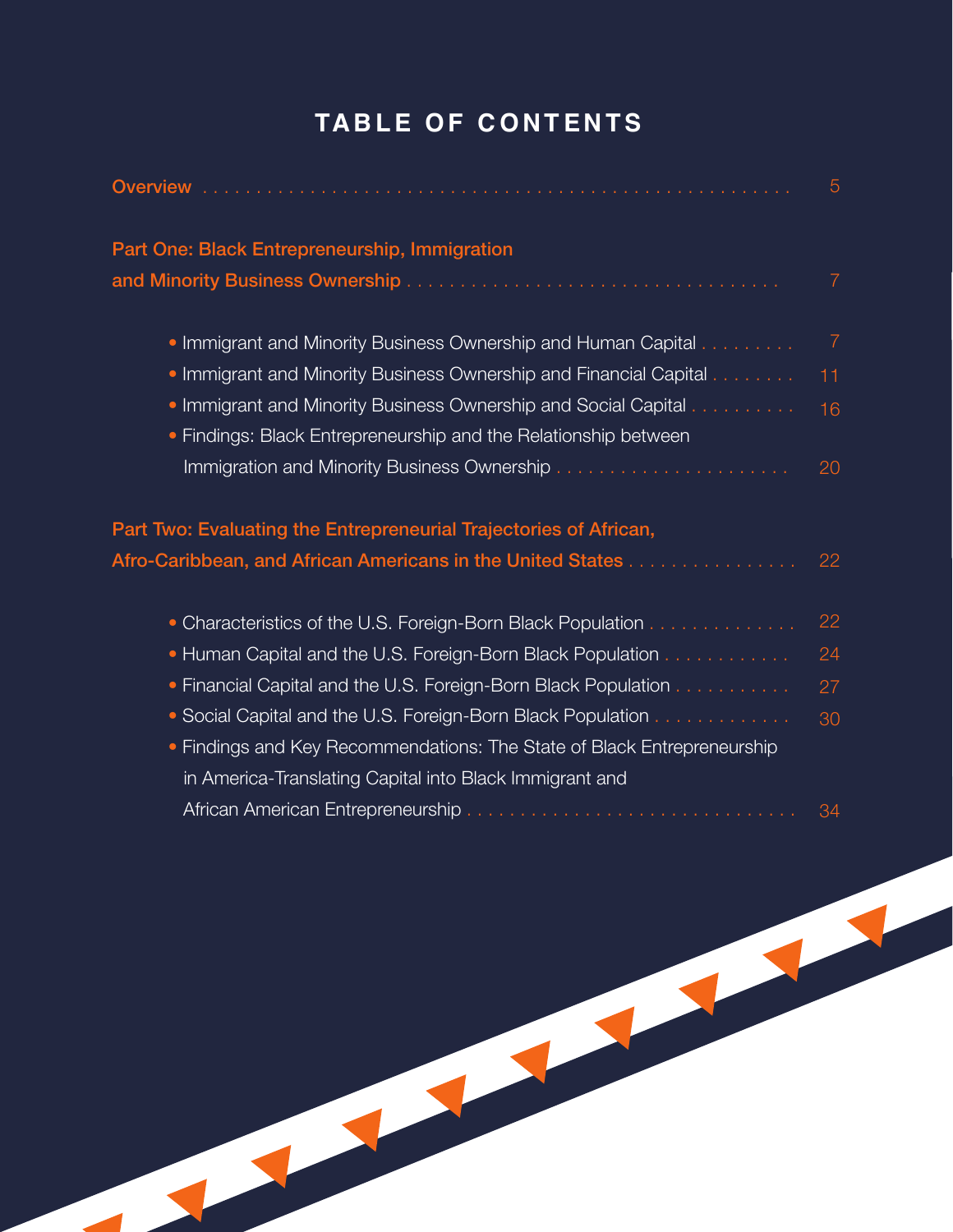**THERE ARE MANY ADVANTAGES OF ENTREPRENEURSHIP— ONE OF THEM BEING IT PROMOTES ECONOMIC GROWTH. THE EXISTING NUMBER OF BLACK OWNED BUSINESSES HAVE CREATED OVER ONE MILLION JOBS AND GENERATED OVER \$165 BILLION IN REVENUE.**

**"**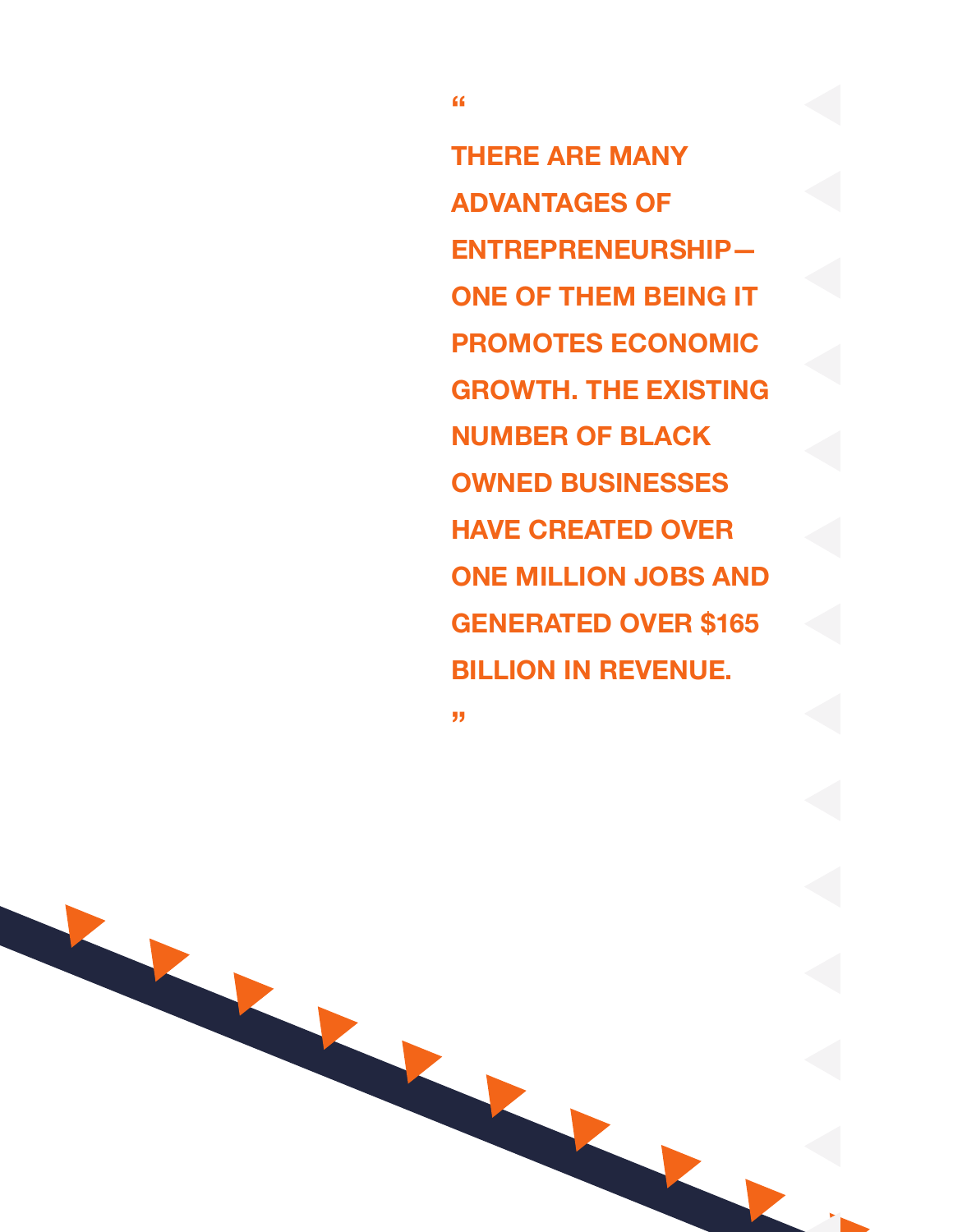#### **OVERVIEW**

Two factors have been deemed essential to a successful business launch and a firm's ultimate longevity: access to human capital and financial capital. Human capital refers to the personal characteristics that facilitate an individual's economic advancement, such as education and work experience. While financial capital represents formal and informal monetary resources that support the establishment and sustainability of a business,<sup>2</sup> another form of business capital that has been examined as an ancillary resource is that of social capital. Social capital refers to the networks and relationships that individuals form in a given society that aid in effective functioning or norms of reciprocity.

The importance of human and financial capital to the entrepreneurial process is undeniable, but social capital is equally crucial to business success. Research has demonstrated that when compared to other minority business owners, black entrepreneurs are at a social capital disadvantage. It has been observed that a substantial proportion of U.S. based minority business owners have an immigrant background. As a result, the elements of social capital that are important to business ownership, such as relational networks, monetary assistance, and economically self-sufficient ethnic enclaves, are embedded within immigrant

communities, which serves as an advantage to minority entrepreneurs of immigrant origin.

To better understand the significance of all forms of capital to the entrepreneurial process, but specifically that of social capital, this study engages in a comparative analysis that does the following: 1) Analyzes three types of capital and their discrete impact on the entrepreneurial success of black entrepreneurs in comparison to foreign-born minority entrepreneurs; and 2) Evaluates the economic and entrepreneurial outcomes for African Americans in comparison to African and Afro-Caribbean immigrants, in order to provide a deeper examination of the influence immigrant background has on business establishment and growth. The focus on the black immigrant community can also assist in a better understanding of the challenges and opportunities when both race and ethnic background are considered in the advancement of black owned businesses.

The overarching objective of this study is to better position researchers and policymakers to extend working models of social capital utilized in other minority and immigrant communities in order to implement best practices and strategies that will enhance the value of social capital for African American entrepreneurs.

<sup>&</sup>lt;sup>2</sup> Business monetary capital can be divided into three main types: financial, economic, and growth. This paper discusses financial capital.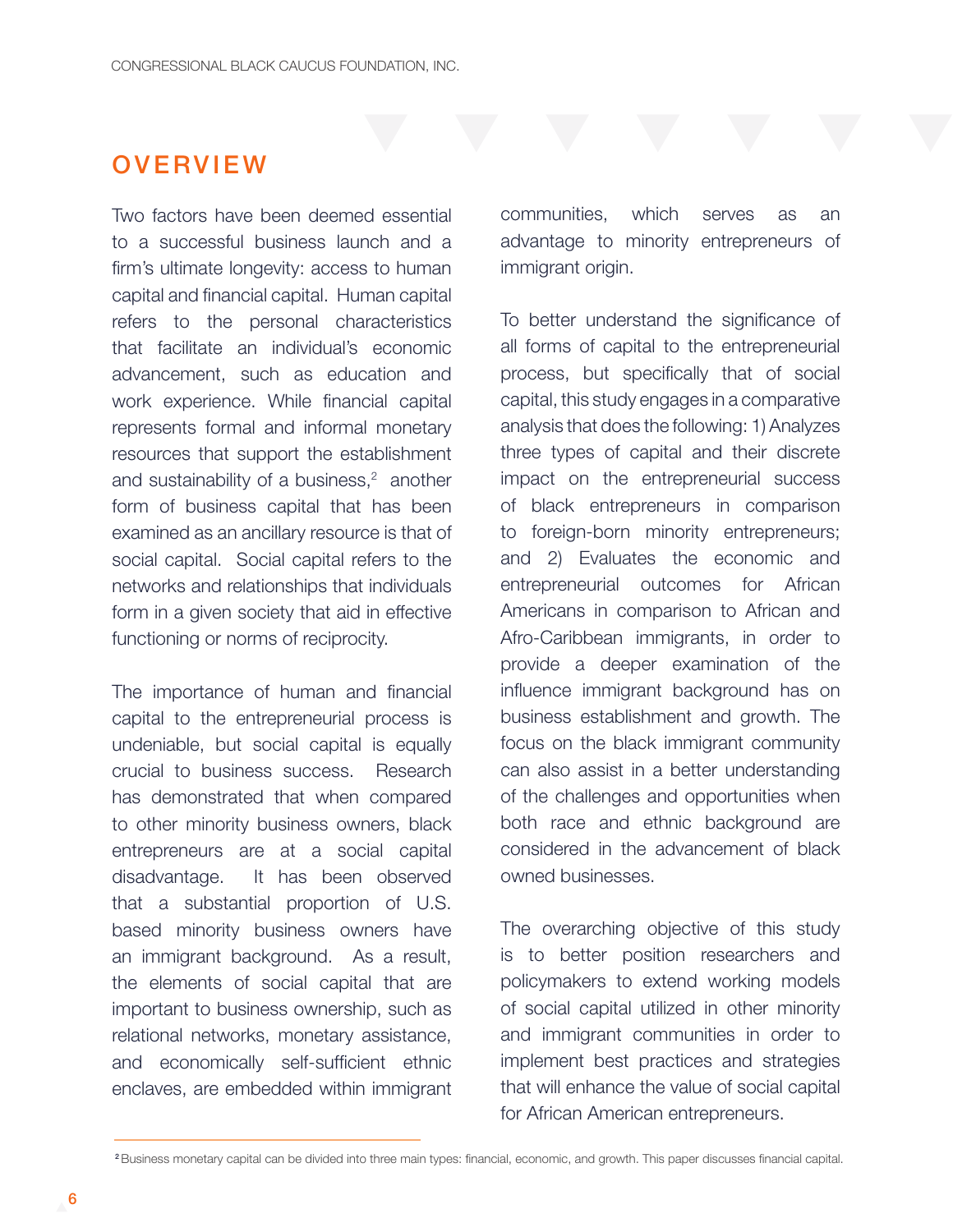#### **PART ONE**

#### Black Entrepreneurship, Immigration and Minority Business **Ownership**

Despite contemporary trends and the current climate, African Americans have a long history of entrepreneurship. Within two decades of abolition, African Americans established several thousand successful businesses that thrived in exclusively African American communities. However, the escalation of racial tensions and Jim Crow laws made these businesses vulnerable to targeting and destruction. With few resources available to black business owners to rebuild if their businesses were targeted and destroyed, African American business ownership began to steadily decline beginning in the early 1940s. Black business ownership remained stagnant for several decades before resurging again in the early 1980s, and while growth has been slow, black business ownership has continued its upward trajectory ever since.3

At the same time, black business growth has lagged substantially behind that of other minority groups. One explanation for this has been that immigrant minority<sup>4</sup> business owners, or minority business

owners from an immigrant background<sup>5</sup> start their businesses with higher levels of human, social and financial capital. While African Americans, who lack a traditional immigration pathway, undertake the entrepreneurial process with comparatively lower levels of these business capital resources.

#### *Immigrant and Minority Business Ownership and Human Capital*

Human capital represents one's individual traits and skills that serve as an asset to a business and/or employer. Human capital has typically been measured as a combination of an individual's educational level, years of work experience, and any supplemental skillsets, such as technical certifications and professional development training.

The most comprehensive measure we have of human capital is that of educational attainment. Studies have shown that the educational level of the business owner is a significant determinant of business success.<sup>6</sup> Moreover, with sixty percent of businesses failing within five years of establishment, education and training have become increasingly important to increasing business success and survival rates.<sup>7</sup>

<sup>3</sup>US Census 2012 Survey of Business Owners (SBO).

<sup>4</sup> Since this study only focuses on Asian and non-White Hispanic minorities, then when referencing 'immigrant minority' it identifies Asians and non-White Hispanics who are first generation or 1.5 generation immigrants. 1.5 generation refers to individuals born in their parent's home country but spent the majority of their pre-adult years being raised in the U.S.

<sup>5</sup> Immigrant background, as it related to minorities, refers to Asian and Hispanic U.S. citizens whose parents and/or grandparents were immigrants. In immigration studies, this group would be classified as second-generation and third-generation.

<sup>6</sup> Dodson, Angela P. "Race and Entrepreneurial Success: Black-, Asian-, and White-Owned Businesses in the United States." *Diverse Issues in Higher Education* 26.1 (2009): 23.

<sup>7</sup> Gartner, W.B., & Vesper, K.H. (1993). Experiments in entrepreneurship education: Successes and failures. Journal of Business Venturing, 8 (Spring): 179-187; Hatten, T.S. (1997). Small business: Entrepreneurship and beyond. Upper Saddle River, NJ: Prentice Hall.; Luisser, R. N. (1995). A non-financial business success versus failure prediction model for young firms. Journal of Small Business Management, 33(1): 8-20.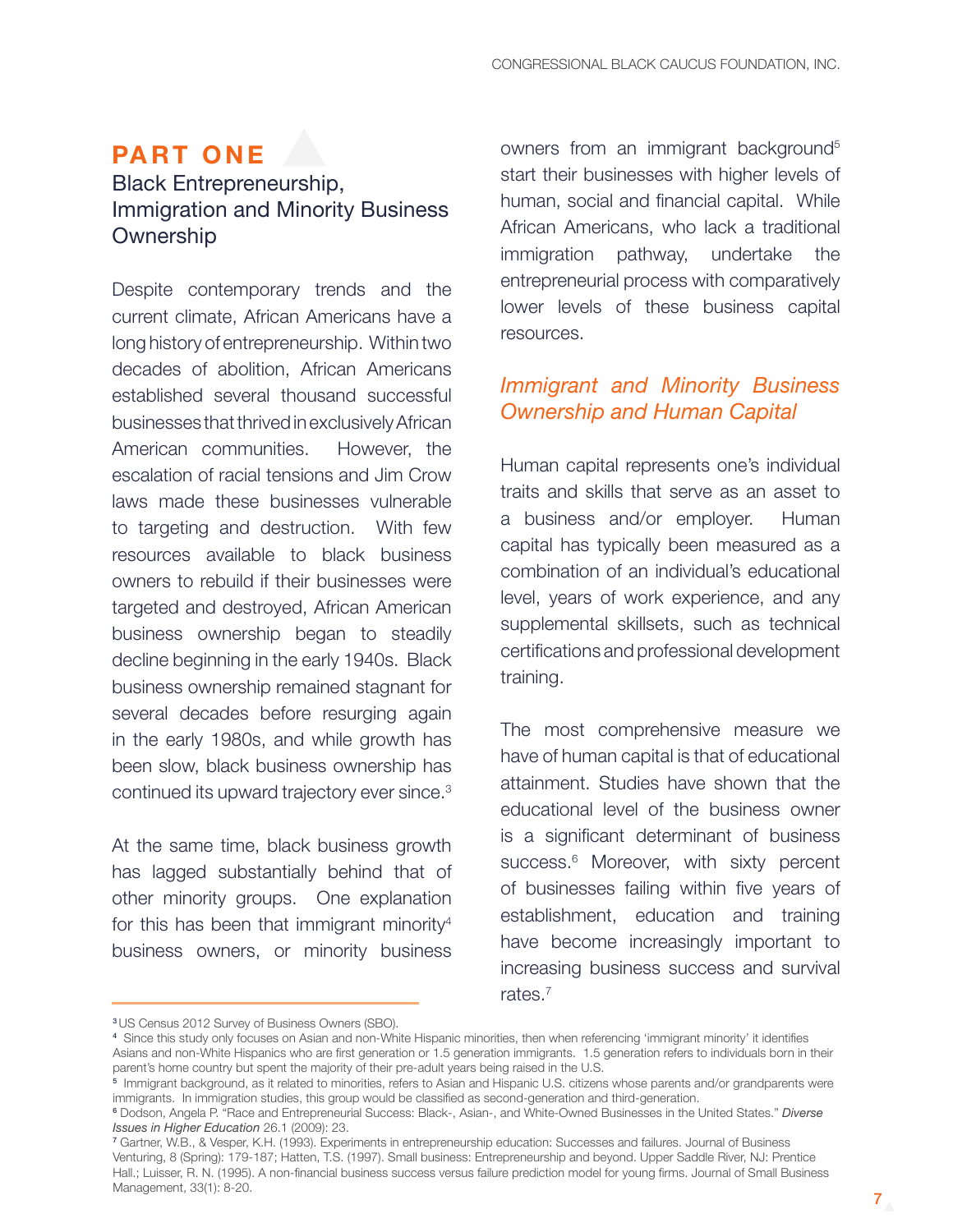In 2015, an estimated 9 out of 10 (88 percent) of adults graduated from high school or achieved high school graduate equivalency (i.e. GED). The majority of

the adult population (59 percent) had completed some college or more and approximately 42 percent reported holding an associate degree or more. Additionally, close to a third (33 percent) reported they held a bachelor's degree or more. While 12 percent indicated



Source: U.S. Census Bureau, 1988-2015, Current Population Survey

they had completed an advanced degree, such as a master's, professional degree, or a doctorate.

Delineations by race and ethnicity reveal a steady increase in educational levels across every racial sub-group category for the past three decades (Figure 1). Asians consistently had the highest percentage of bachelor degree completions or higher, across all years and groups. In 1988, 38 percent of the adult Asian population held at least a bachelor's degree. In comparison, 21 percent of Whites, 11 percent of Blacks, and 10 percent of Hispanics reported a bachelor's degree completion or higher. In 2015, 54 percent of Asians reported holding a bachelor's degree or higher, while 36 percent of Whites, 22 percent of Blacks,

1 underscore a crucial aspect of data gathering and statistics reporting, especially with respect to the reporting of data that examines race and ethnic origin. The trends for Hispanic educational attainment are heavily influenced by the inclusion of the foreign-born population in the data figures. When the foreign-born population is excluded across all groups, the data reveal that native-born Blacks and native-born Hispanics report comparable levels of educational attainment between 1988 and 2015 (Figure 2).

and 15 percent of Hispanics reported the

The data trends presented in Figure

equivalent level of education.

Additionally, when citizenship status is accounted for, another significant trend becomes evident. In a comparison between foreign-born and native-born Asians, (non-Hispanic) Whites, and Blacks, the

8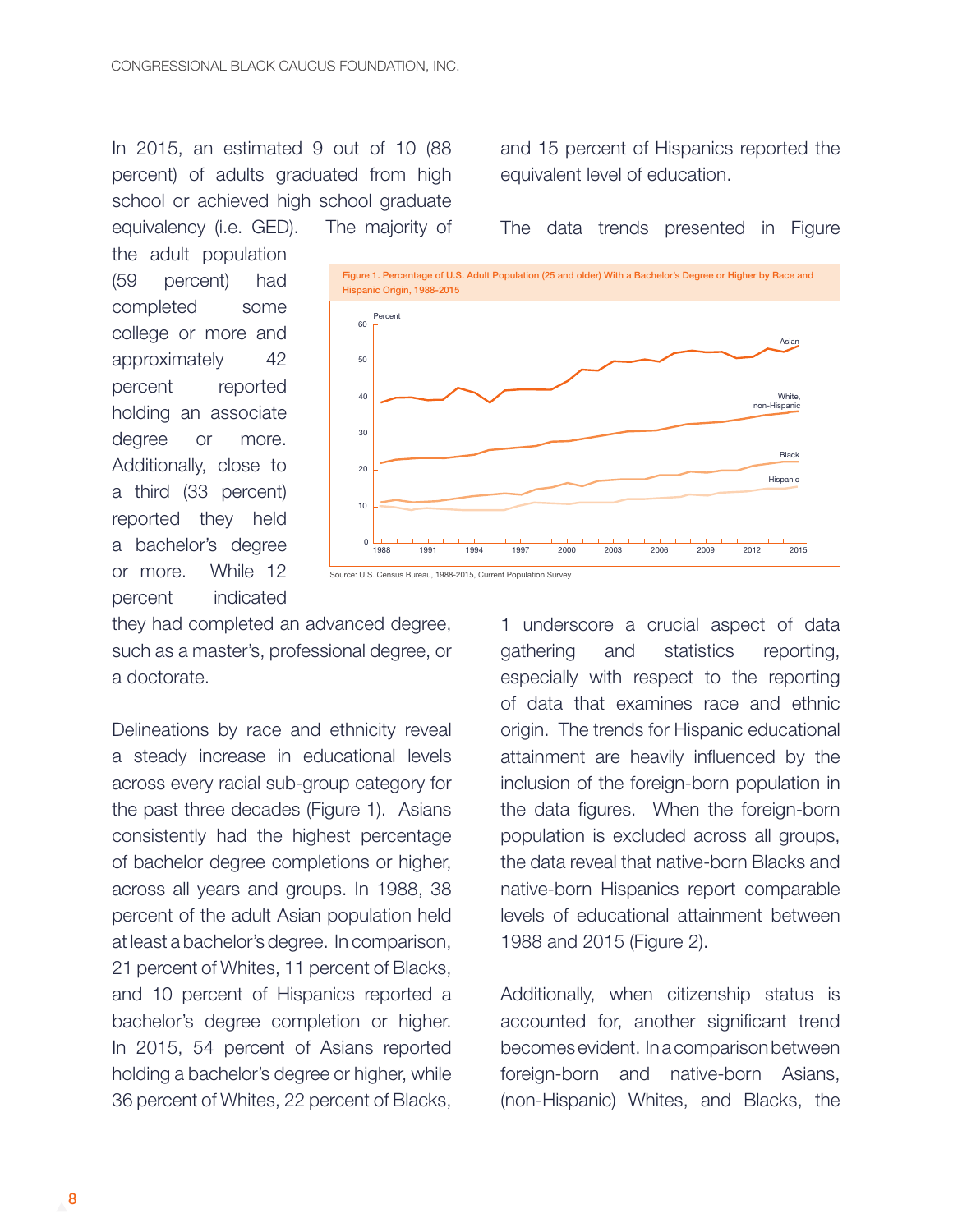

Source: U.S. Census Bureau, 1994-2015, Current Population Survey

percentage of the foreign-born population that held a bachelor's degree or higher was higher than the percentage of native-born adults of the same ethnic/racial group with the equivalent education level. Hispanics were the only group where the percentage of the native-born adult population with a bachelor's degree or higher, was greater

than the foreign-born adult population with the equivalent level of education (Figure 3).

What is illustrated in Figure 3 is consistent with studies of coethnic<sup>8</sup> comparisons by nativity, which indicate the majority of immigrants to the United States possess higher levels of education, and equivalent or higher



Source: U.S. Census Bureau, 1988-2015, Current Population Survey<br>Note: The percentage of the native-born Asian population with a BA degree or higher (55 percent) was not statistically different from the percentage of the foreign-born Asian population with a BA degree or higher (54 percent).

<sup>8</sup>The term "co-ethnic" is used, to identify a group of people who share the same ethnicity, national origin, or ancestral origin, regardless of immigrant origin or U.S. citizenship status. For example, U.S. born African Americans, Black African immigrants, and Black Caribbean immigrants are co-ethnics.

levels of economic resources than that of their native-born counterparts. This is largely due to the prominence of the federal government's Optional Practical Training (OPT) program and H-1B visa programs, which are the two largest sources of highly educated immigrant

workers to the U.S. The singular exception is that of Hispanics. In this case, the nativeborn population is more educated and possesses greater economic resources than its foreign-born counterparts. Studies that make comparative assessments of the Hispanic foreign-born and native-born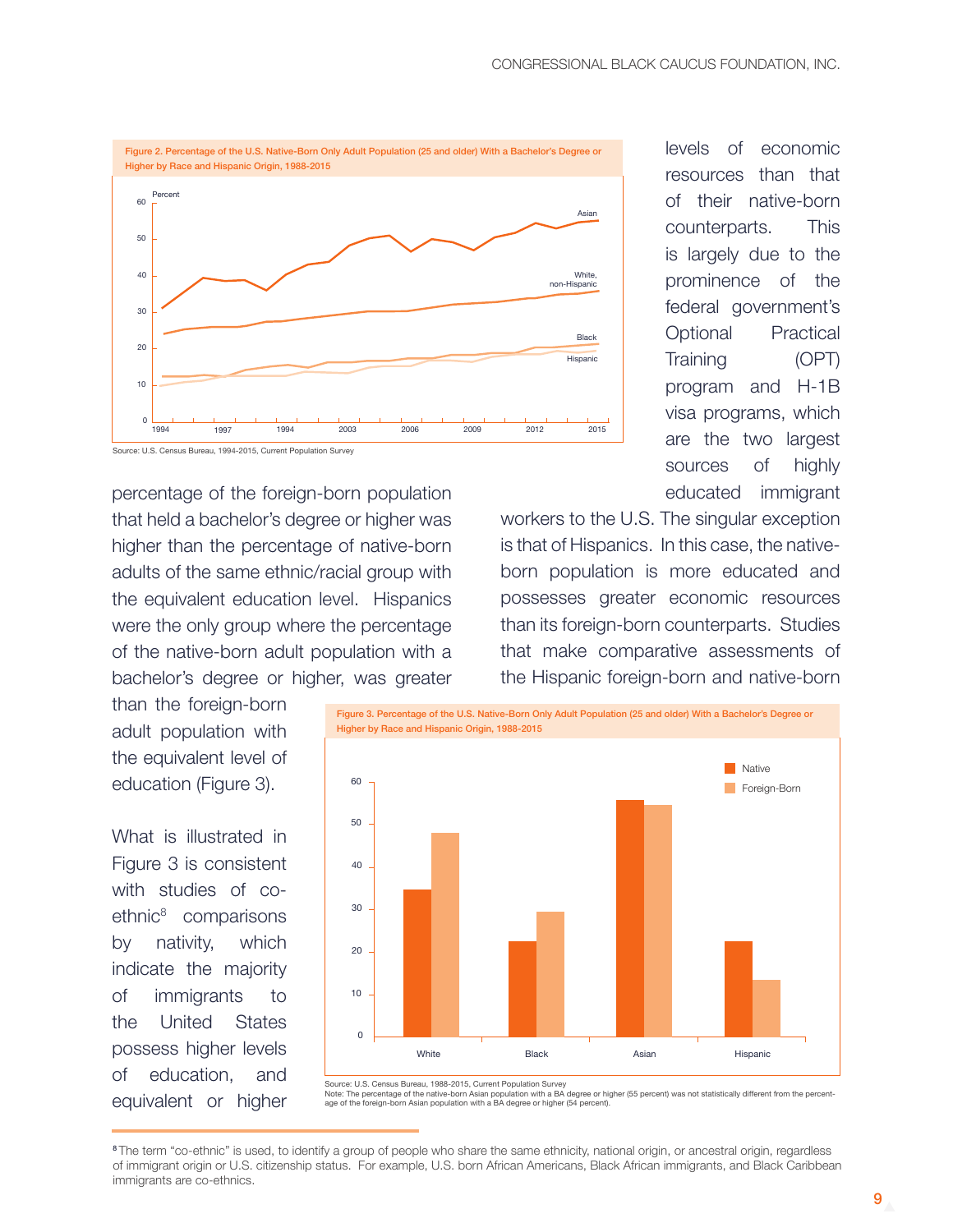populations attribute this transposition to English language proficiency and labor skillset.<sup>9</sup>

Central America is the leading region of origin for immigrants to the U.S., and data show that immigrants from this region have the lowest rate of English proficiency and the highest percentage of low and unskilled laborers (Table 1). Additionally, the immigrant experiences of Central American immigrants, especially those of Mexicans, Guatemalans and El Salvadorans, diverge sharply from those of immigrants from other regions<sup>10</sup>. Sixty-seven percent of the undocumented/unauthorized immigrant population migrates from Central America while, the second highest percentage of undocumented/unauthorized

immigrants migrating from South and East Asia—is only 16 percent (Table 1). The disparities between immigrants with legal documents, and those without, are stark. As a consequence, a significant proportion of Hispanic immigrants come to

| Table 1. U.S. Foreign-Born Population by Region, Labor Skills and English Proficiency, 2016 |                           |                          |                            |                                                |
|---------------------------------------------------------------------------------------------|---------------------------|--------------------------|----------------------------|------------------------------------------------|
| Region                                                                                      | Foreign-born by<br>Region | Less Than High<br>School | <b>English Proficiency</b> | Unauthorized/<br>Undocumented<br><b>Status</b> |
| <b>Central America</b>                                                                      | 35%                       | 53%                      | 33%                        | 67%                                            |
| South and East Asia                                                                         | 27%                       | 15%                      | 54%                        | 16%                                            |
| <b>Europe or Canada</b>                                                                     | 13%                       | 11%                      | 76%                        | 5%                                             |
| Caribbean                                                                                   | 10%                       | 25%                      | 57%*                       | 3%                                             |
| <b>Middle East</b>                                                                          | 4%                        | 13%                      | 61%                        | 1%                                             |
| Sub-Saharan Africa                                                                          | 4%                        | 12%                      | 72%                        | 3%                                             |

status.

the United States with low levels of human

A closer examination of Hispanicowned businesses reveals that of those Hispanic business owners who are from an immigrant background, their parents/ grandparents immigrated with legal status.<sup>11</sup> When taking into account legal immigration status, Hispanic immigrants have comparable levels of human capital to that of other immigrant groups.<sup>12</sup> The implication for undocumented/ unauthorized Hispanic immigrants is the inherent advantage of one's immigrant background to the entrepreneurial process is largely mitigated by the absence of legal

capital, which is reflected in Figure 3.

Source: Pew Research Center and Migration Policy Institute; Data Compiled by Author

\*This figure is comprised of immigrants from both English and Spanish speaking Caribbean nations. When disaggregated, the figures for<br>immigrants from English speaking Caribbean nations (i.e. Jamaica, Trinidad and Tobago, e immigrants from all other regions, at 78 percent.<sup>13</sup>

<sup>13</sup>See Waters, Mary C., Philip Kasinitz, and Asad L. Asad. (2014). "Immigrants and African Americans." *Annual Review of Sociology* 40: 369-39, p. 374.

<sup>9</sup> See Pew Research Center. (2018) *Key Findings About U.S. Immigrants*. Available: http://www.pewresearch.org/fact-tank/2018/11/30/ key-findings-about-u-s-immigrants/

<sup>10</sup> Migration Policy Institute. (2016). *Profile of the Unauthorized Population: United States*. Available: https://www.migrationpolicy.org/ data/unauthorized-immigrant-population/state/US

<sup>11</sup> Flores, Nadia Y. "Assessing Human Capital Transferability into the U.S. Labor Market among Latino Immigrants to the United States." *The Annals of the American Academy of Political and Social Science*, vol. 630, 2010, pp. 196–204. *JSTOR*, www.jstor.org/ stable/20743994

<sup>12</sup> Ibid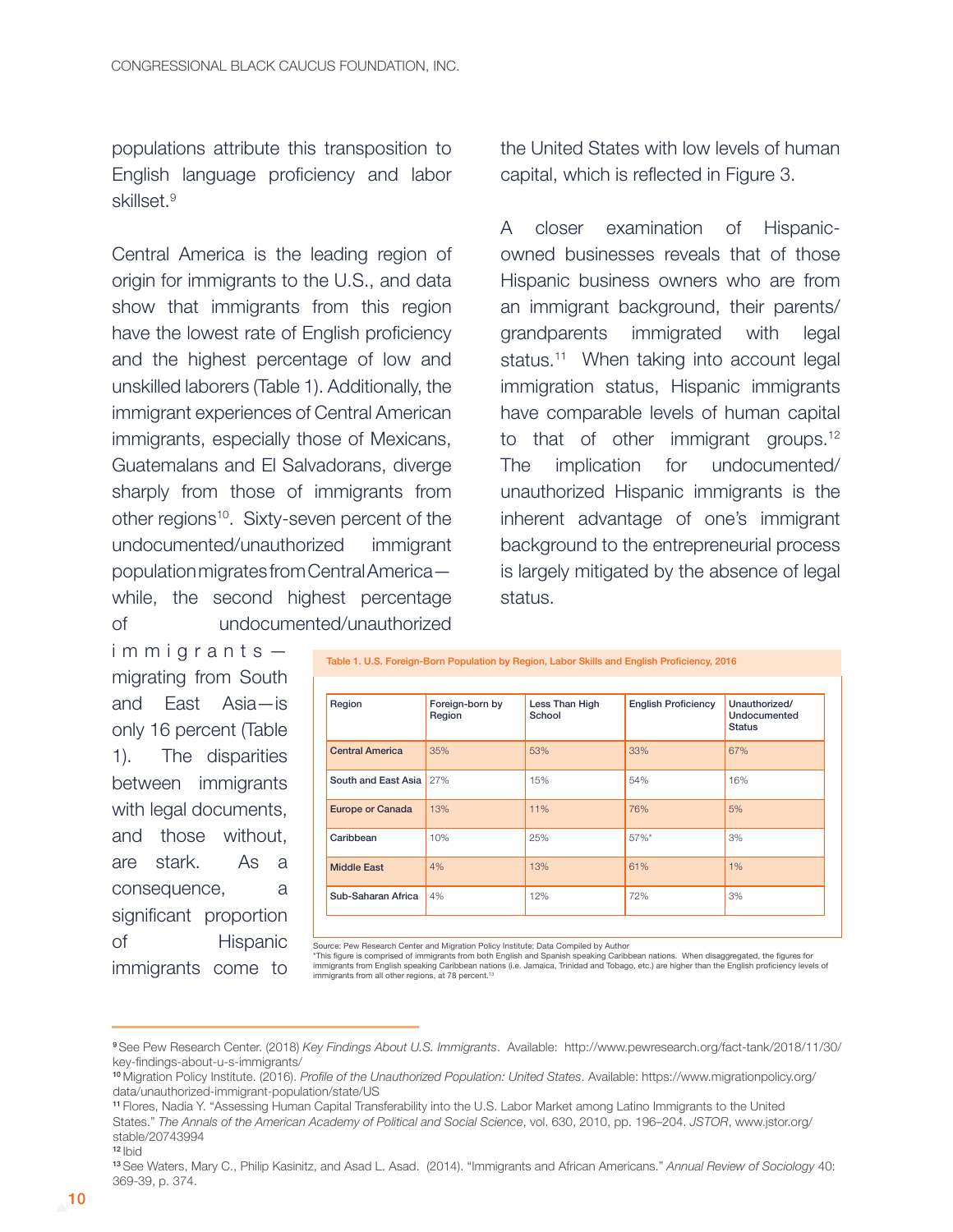Beyond the nuances of the Hispanic/ Latino case, this assessment of human capital reveals that the U.S. foreign-born population demonstrates equivalent or higher levels of human capital (as measured by educational attainment) when compared to their native-born counterparts. This is true for all groups, including native and foreign-born Whites. What this suggests is there is a strong association between immigrant background and high levels of human capital driven by the correlation with high educational attainment, which has implications for startups given that human capital is vital to positive business outcomes and survival.

#### *Immigrant and Minority Business Ownership and Financial Capital*

Business monetary capital can be divided into three main types: financial, economic, and growth. Financial capital is the capital needed to start the business and is often referred to as startup capital. Economic capital is the capital needed to protect business assets from unexpected losses and help maintain the longevity of a business. Growth capital is the capital needed to expand, restructure and/or grow a business. Growth capital operates in conjunction with economic capital to ensure a business is sustainable in the long-term. This paper focuses on financial, or startup capital, because without it, a new business would never exist.

**"**

**HOW HEAVILY DIFFERENT GROUPS RELY UPON EACH SOURCE OF CAPITAL FUNDING REVEALS THE DISPARITIES ASSOCIATED WITH WEALTH RESOURCES ACROSS RACIAL/ ETHNIC GROUPS IN THE U.S.**

**"**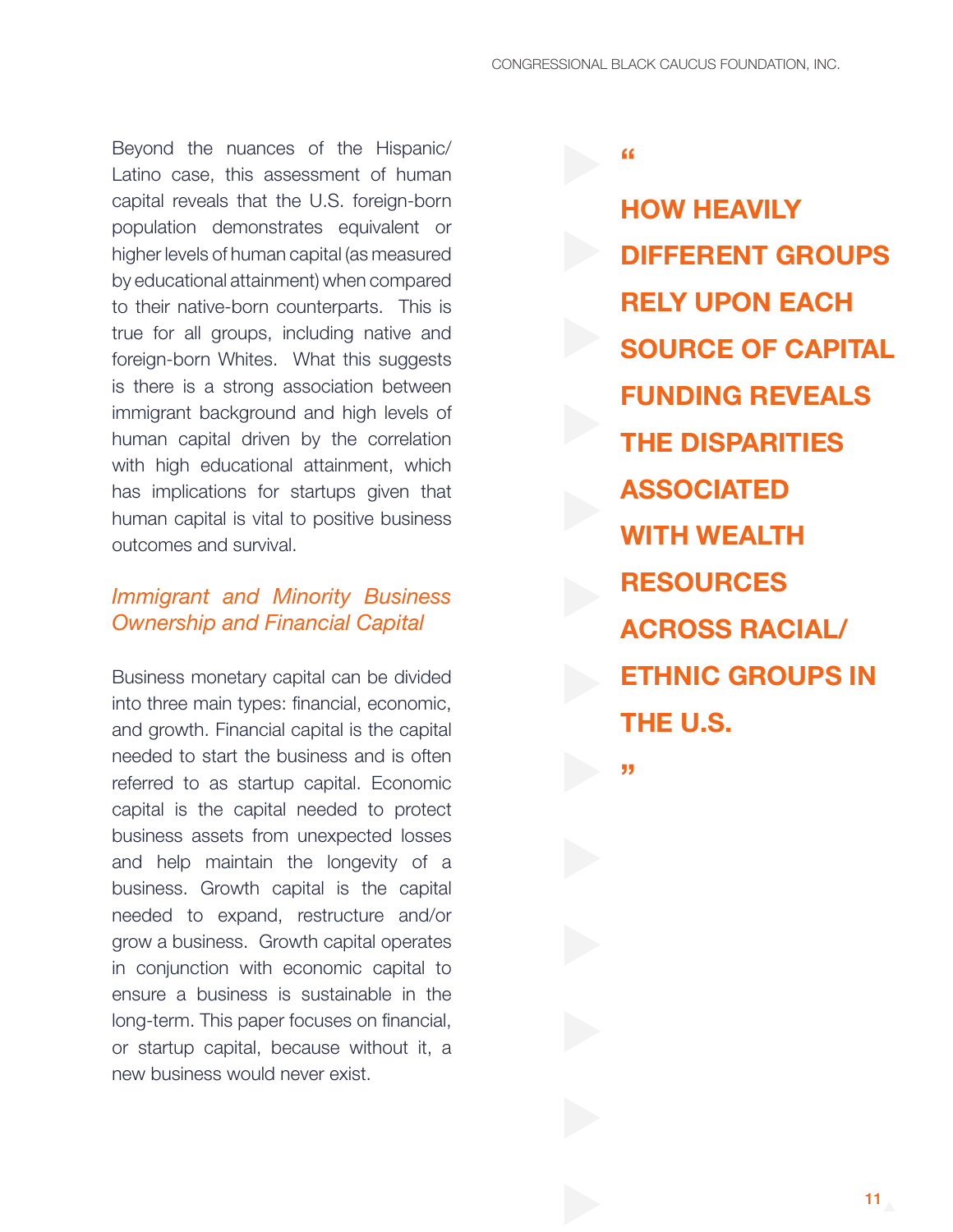Entrepreneurs of all racial/ethnic and immigrant backgrounds rely on three primary sources of startup capital: 1) personal and family savings; 2) business

lastly, 70.6 percent of Black non-immigrant businesses owners rely upon personal and family savings (Figure 4).

loans from banks, and 3) credit cards. Overwhelmingly, the majority (63.9 percent) of new businesses utilize their personal savings or receive monetary support from their families for startup capital. Bank loans account for 17.9 percent of startup capital; and personal credit cards



by author

are used by 10.3 percent of new business owners to provide startup capital.

How heavily different groups rely upon each source of capital funding reveals the disparities associated with wealth resources across racial/ethnic groups in the U.S. 73.2 percent of Asian non-immigrant businesses owners rely upon personal and family resources, while 70.8 percent of Asian immigrant business owners rely upon personal and family savings. 72.3 percent of Hispanic non-immigrant businesses owners rely upon personal and family savings, while 71.9 percent of Hispanic immigrant business owners rely upon personal and family savings. 64.5 percent of non-immigrant White business owners rely upon personal and family savings. And

White non-immigrant business owners rely the most on bank loans (18.7 percent), which exceeds the Total Firm percentage of 17.9 percent. 15.2 percent of Black non-immigrant business owners rely upon business loans from banks. While, 15.7 percent of Asian non-immigrant business owners, and 13.3 percent of Asian immigrant business owners also rely upon bank loans. Hispanics rely the least on bank loans. 12.9 percent of Hispanic non-immigrant business owners, and 11.1 percent of Hispanic immigrant business owners rely upon bank loans (Figure 5).

African American business owners, referenced as "Black" in Figures 4 through 8, rely the most on credit cards (17.6 percent).14 While Asians and Whites rely the

<sup>14</sup>Robb, Alicia, and Arnobio Morelix. (2016). "Startup Financing Trends by Race: How Access to Capital Impacts Profitability." The Kauffman Foundation. Available: https://www.kauffman.org/-/media/kauffman\_org/research-reports-and-covers/2016/ase\_brief startup\_financing\_by\_race.pdf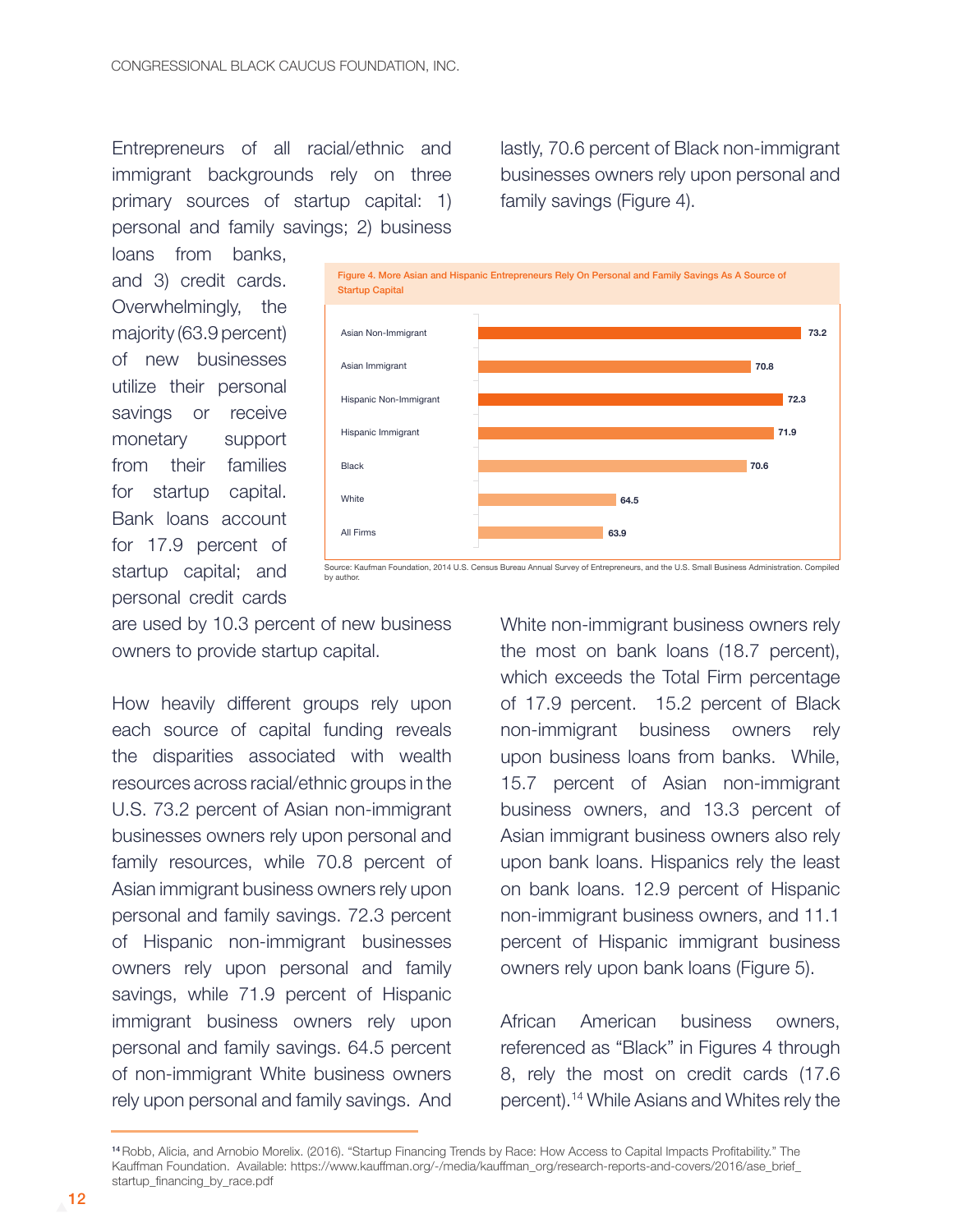

Source: Kaufman Foundation, 2014 U.S. Census Bureau Annual Survey of Entrepreneurs, and the U.S. Small Business Administration. Compiled by author.



The acquisition of startup capital from personal and family savings has the advantage over all other sources of capital because it reduces the debt to income ratio of a business, thus allowing firm owners to reinvest all of their profit into the business. Another advantage is that if the business fails, the owner's non-liquid assets, such as their home or investment and retirement holdings are not at risk of being seized to pay off a business loan. At the same time the primary disadvantage of using one's personal and

Source: Kaufman Foundation, 2014 U.S. Census Bureau Annual Survey of Entrepreneurs, and the U.S. Small Business Administration. Compiled by author.

least on credit cards. 10.8 percent of Asian non-immigrant businesses owners, and 11.5 percent of Asian immigrant business owners rely upon personal credit cards. 10.3 percent of White non-immigrant business owners rely upon credit cards. 14.9 percent of Hispanic non-immigrant business owners, and 11.8 percent of Hispanic immigrant business owners rely upon credit cards (Figure 6).

family savings, is that if the business fails it could potentially wipe out all of one's personal liquid assets.

The reverse is true for using a bank loan as the primary source of startup capital. The advantage is that the business owner can retain a substantial portion of their liquid assets, which can accrue interest in the interim and be utilized as economic capital,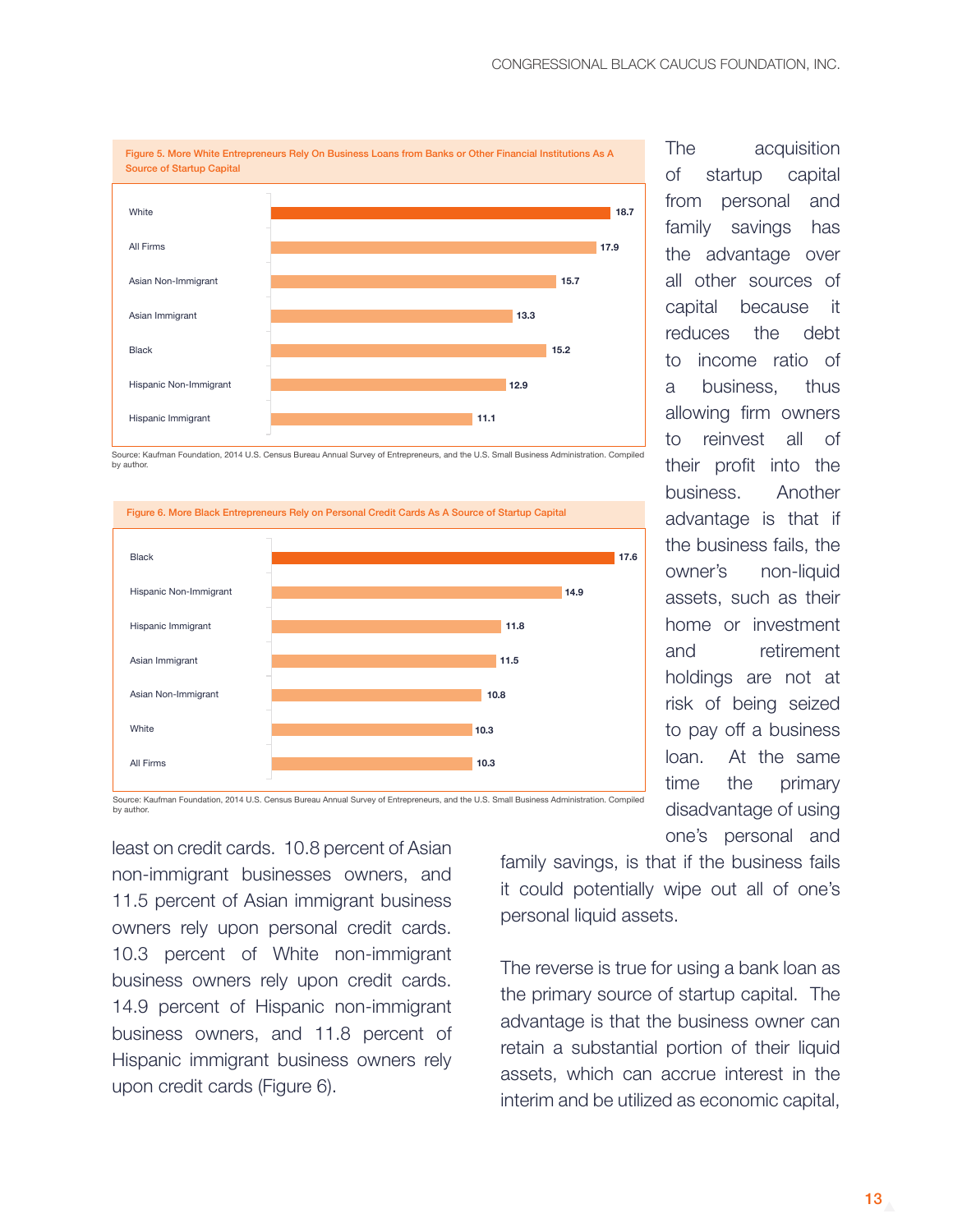if necessary. However, if the business fails, then whatever asset(s) used as collateral for the loan can be seized by the lender, which is generally a paper asset than can be easily liquidized, such as cash or negotiable securities. In this case, even if the business fails, the owner (ideally) would retain ownership of the liquid assets not used for collateral, meaning they could still walk away from a failed business with substantial financial assets.

In comparison to personal credit cards, small business loans acquired from banks have much lower interest rates and more

favorable debt payoff terms, that is why financing a business with a credit card is the least optimal of all the financing avenues. Credit card financing is inherently more risky than a loan or one's personal savings because if the business fails, the owner is still



Source: Kaufman Foundation, 2014 U.S. Census Bureau Annual Survey of Entrepreneurs, and the U.S. Small Business Administration. Compiled by author.

personally liable for that debt. Also, the debt to income ratio is higher when using a credit card for startup capital, than all other options because of the high interest rates, thus it constrains a firm's profitability. Consequently, because African American entrepreneurs have a higher rate of reliance upon credit cards for startup capital than other business owners, their business

In terms of the cost of capital, 22.6 percent of Black business owners report their profits are negatively impacted by this cost, compared to 15.9 percent of Asian entrepreneurs, 15.8 percent of Hispanic entrepreneurs, and 10.6 percent of White entrepreneurs (Figure 8). Black entrepreneurs are more than twice as likely as Whites to be negatively impacted by the

and cost of capital, more so than any other race/ethnic group (Figure 7 and Figure 8). The profits of 28.4 percent of Black business owners are negatively impacted by access to capital. Most significantly, Black entrepreneurs are almost three times more likely than Whites (10.1 percent) to report their business profits have been negatively impacted by access to capital. In comparison, 17.5 percent of Hispanic entrepreneurs and 13.9 percent of Asian entrepreneurs report being negatively impacted by access to capital (Figure 7).

profits are negatively impacted by access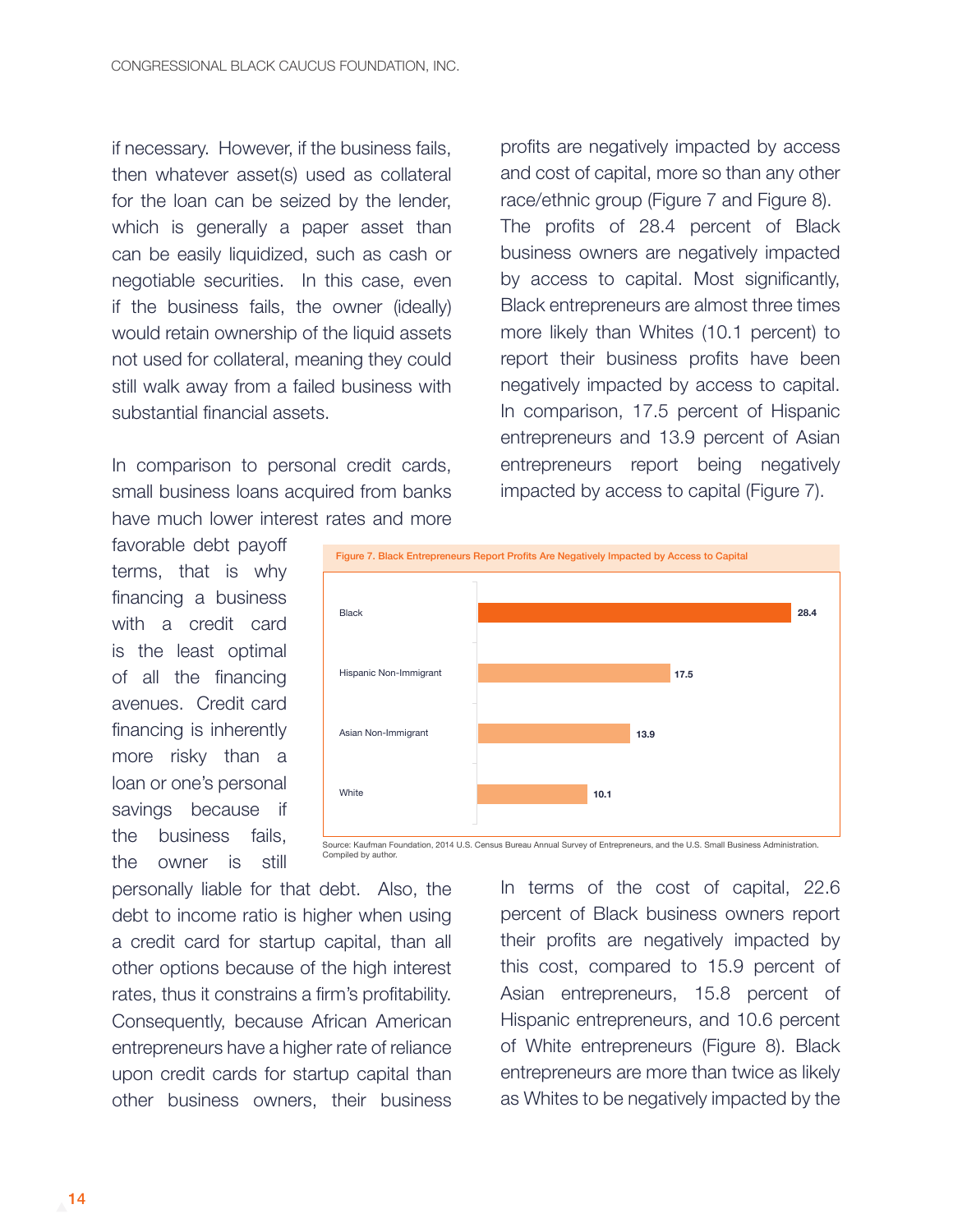When comparing African American business owners with both immigrant and non-immigrant minority entrepreneurs, one

cost of capital (Figure 8).

The challenges experienced by Black

entrepreneurs with generating business capital and obtaining business loans illustrate the significant role wealth plays in entrepreneurship. There is a large body of research that provides evidence that low levels of personal wealth are associated with low rates of business



Source: Kaufman Foundation, 2014 U.S. Census Bureau Annual Survey of Entrepreneurs, and the U.S. Small Business Administration. Compiled by author.

creation.15 Similarly, fewer opportunities to acquire wealth also inhibit the ability of entrepreneurs to generate startup capital, which leads to undercapitalized businesses. Undercapitalized businesses are much more likely to report lower sales, profits and employment options and are at a much higher risk of failing within the five-year startup period, compared to businesses that obtain sufficient startup capital. Also, the use of personal and family savings to obtain business loans from banks means that wealthier entrepreneurs are able to obtain larger loans and negotiate better credit terms than entrepreneurs with lower levels of personal wealth.

key finding emerges, and that is immigrant and non-immigrant minority entrepreneurs rely upon personal and family savings more so than any other group, including non-immigrant Whites (note: immigrant Whites are not observed in this analysis). Additionally, both immigrant and nonimmigrant Hispanic business owners rely upon bank loans the least; while both immigrant and non-immigrant Asian business owners rely upon credit cards less than all other groups, except Whites. However, it should be noted that the percentage differences between Asians and Whites is very small—10.8 percent of Asian non-immigrant businesses owners,

<sup>15</sup> See Astebro Thomas and Irwin Bernhardt. 2003. Start-Up Financing, Owner Characteristics

and Survival, Journal of Economics and Business, 55(4), 303-320.; Avery, Robert B., Raphael W. Bostic, and Katherine A. Samolyk. 1998. "The Role of Personal Wealth in Small Business Finance," Journal of Banking and Finance, 22: 1019-1061.; Fairlie, Robert W. 2008. Estimating the Contribution of Immigrant Business Owners to the U.S. Economy, U.S. Small Business Administration, Office of Advocacy, Washington, D.C.; Fairlie, Robert W., and Alicia M. Robb. 2008. Race and Entrepreneurial Success: Black-, Asian-, and White-Owned Businesses in the United States, Cambridge: MIT Press.; Fairlie, Robert W., and Alicia M. Robb. 2010. Disparities in Capital Access between Minority and Non-Minority-Owned Businesses: The Troubling Reality of Capital Limitations Faced by MBEs, U.S. Department of Commerce, Minority Business Development Agency.; Bates, Timothy. 1997. Race, Self-Employment & Upward Mobility: An Illusive American Dream, Washington, D.C.: Woodrow Wilson Center Press and Baltimore: Johns Hopkins University Press.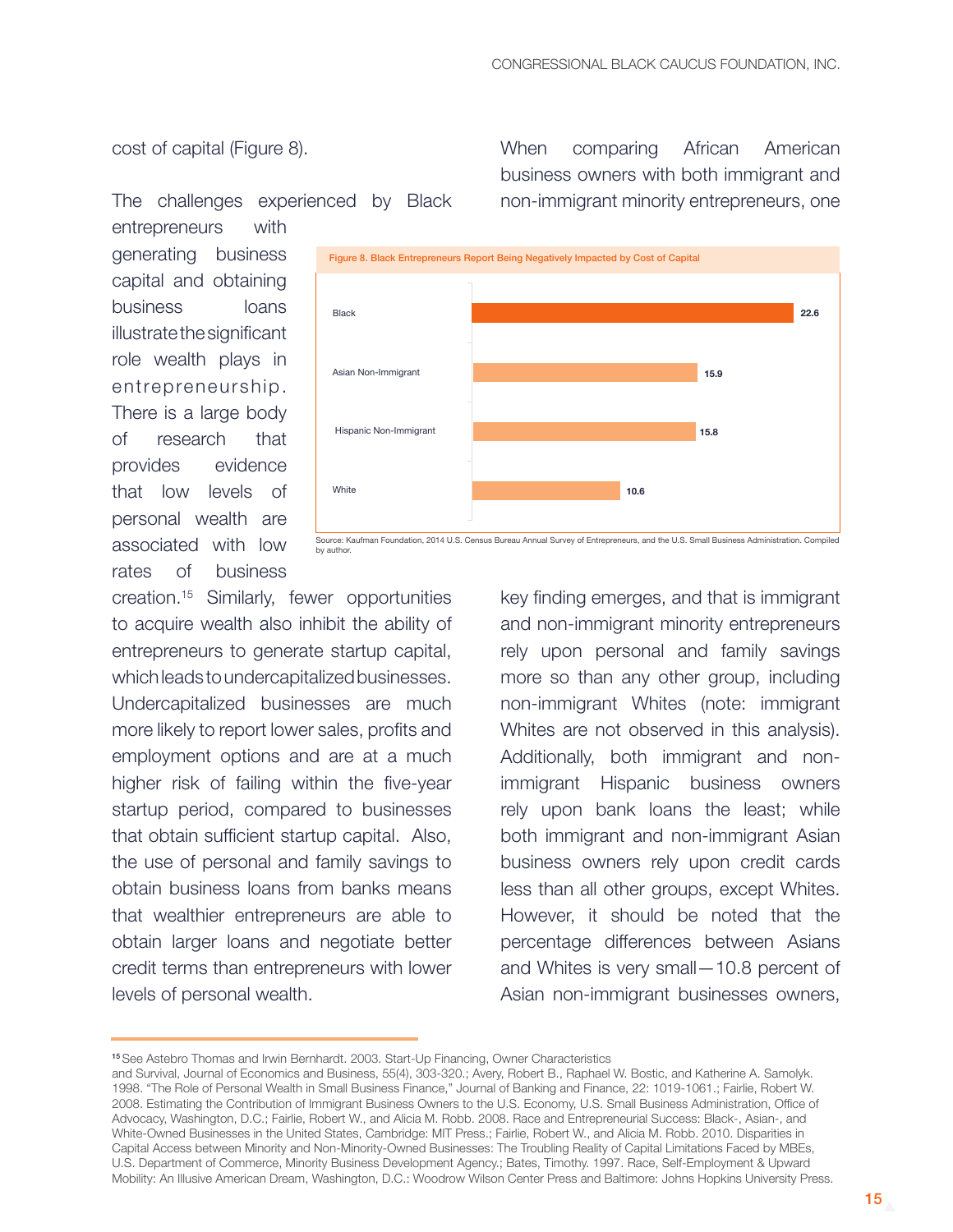and 11.5 percent of Asian immigrant business owners rely upon personal credit cards compared to 10.3 percent of White business owners. What these findings suggest is that both immigrant and nonimmigrant minority entrepreneurs enter into business ownership with substantial cash reserves. They also start their businesses with lower debt to income ratios than African Americans. Subsequently, both immigrant and non-immigrant minority business owners start their businesses with optimal levels of capital, which increases their potential for business success.

In addition, because immigrant minority business owners are able to enter into business with such optimal levels of startup capital, there is once again evidence of a strong association between immigrant background and entrepreneurship. Similar to the findings observed with human capital, immigrant background demonstrates a strong, positive relationship with high levels of financial capital. Therefore, just as human capital is important to business success and sustainability, financial capital is equally important. Furthermore, despite the perceptions surrounding immigration to the U.S.—at least with respect to legal immigration—immigrants excel as entrepreneurs in the United States.<sup>16,17</sup> Consequently, in spite of the inherent obstacles that accompany the immigration

process, this dynamic does not appear to represent a significant barrier to successful business ownership. The reason for this can be gleaned from observations of how immigrant minority entrepreneurs operationalize their social capital, which is discussed in the following section.

#### *Immigrant and Minority Business Ownership and Social Capital*

According to data from the U.S. Census Bureau's Annual Survey of Entrepreneurs (2016), U.S. businesses with less than twenty workers account for 98 percent of all U.S. businesses.<sup>18</sup> Therefore, the majority of U.S. firms are small businesses. A closer examination of small business ownership by race, ethnicity and nativity indicates that among minority business owners, foreignborn minorities have a higher percentage of business ownership than native-born minorities (Table 2) signaling that the majority of minority-business owners are immigrants.

The reason why immigrant minority entrepreneurs are so predominant has been attributed to their effectual use of their social capital. Existing research overwhelmingly supports the assertion that owing to their immigrant origins, minority business owners of immigrant background have a substantial social capital advantage

<sup>16</sup> One out of every five businesses is owned by a foreign-born entrepreneur—thus, at 20 percent, the immigrant share of business ownership exceeds the immigrant share of the total population (14.4 percent), and the immigrant share of the labor force (17.1 percent). <sup>17</sup> Immigrant Small Business Owners: A Significant and Growing Part of the Economy (2012). A Report from the Fiscal Policy's Institute's Immigration Research Initiative. Available: http://www.fiscalpolicy.org/immigrant-small-business-owners-FPI-20120614.pdf <sup>18</sup> This figure includes both employer businesses (businesses that hire employees), and non-employer businesses (businesses with a single employee i.e. self-employed, such as an artist, writer, consultant, etc.). See https://sbecouncil.org/about-us/facts-and-data/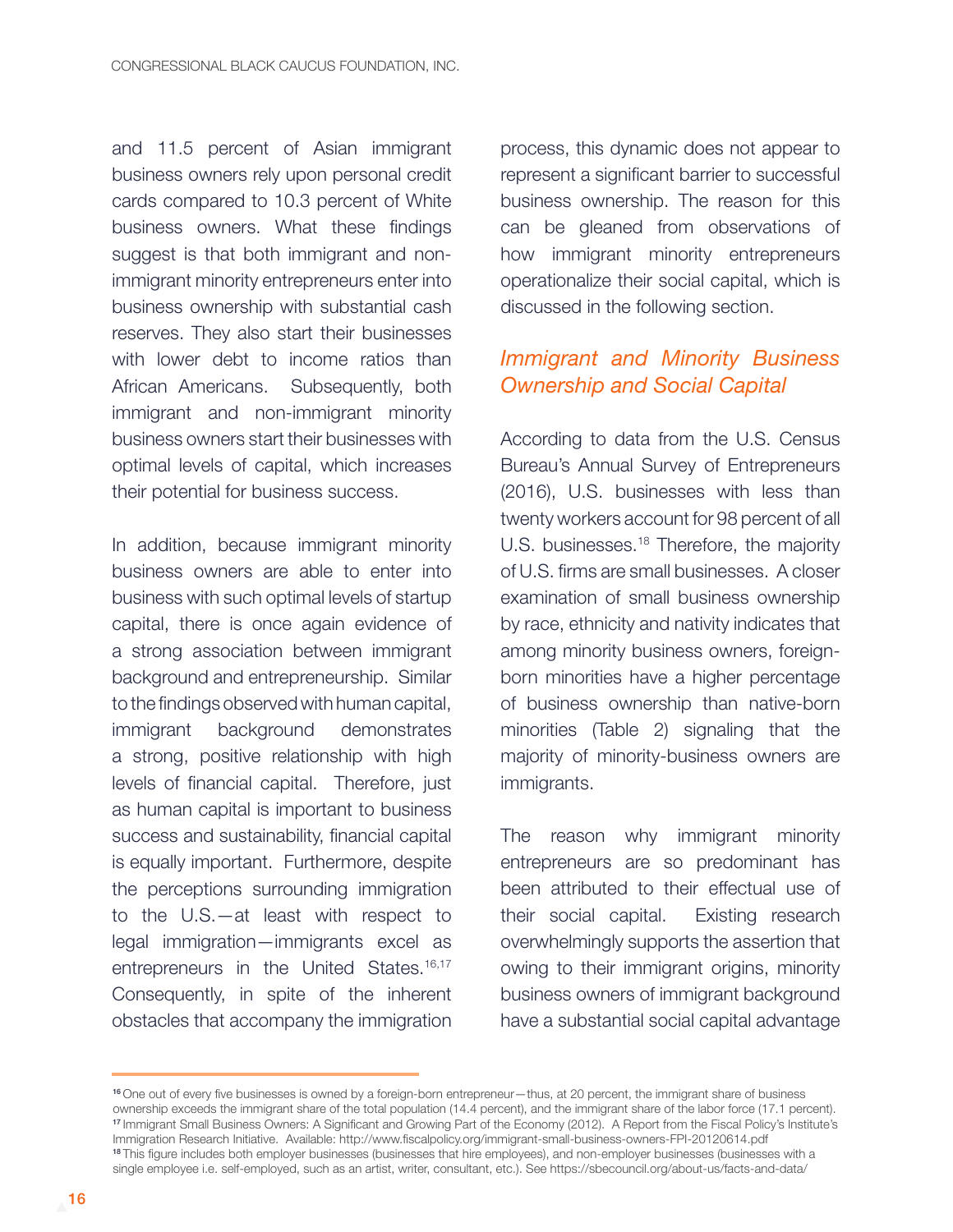over non-immigrant minority business owners.19

Social capital refers to the networks and relationships that individuals form in a given society. It is the foundation of every community and the basis for creating social trust. Social capital represents a critical component of opportunity access that supports business growth and its ability to thrive. Research indicates that in comparison to Whites, African Americans have comparable, and oftentimes a greater number of "affective interactions with close family members and friends".<sup>20</sup> However, the types of social capital that are developed through professional networks are less accessible to African Americans.

immigrants, these groups also have less access to professional social networks than Whites. Despite this however, non-White immigrants are able to leverage their affective relational networks and utilize them as social capital. That is because affective relational networks, which are integral to social capital building, are also salient to U.S. immigration, especially family-based immigration to the United States.

The diffusion of information across immigrant networks has been shown to reduce the costs associated with migrating and resettling in a foreign country. As a result, the elements of social capital that are important to business ownership, such as relational networks, monetary assistance,

|                | Table 2. Small Business Owners as Share of Labor Force by Race, Ethnicity, and Nativity (2010) |              |
|----------------|------------------------------------------------------------------------------------------------|--------------|
| Race/Ethnicity | U.S. Born                                                                                      | Foreign-Born |
| <b>Black</b>   | 1.1%                                                                                           | 2.1%         |
| Hispanic       | 1.6%                                                                                           | 2.0%         |
| Asian          | 2.5%                                                                                           | 4.7%         |
| White          | 3.8%                                                                                           | 6.8%         |
| <b>Total</b>   | 3.3%                                                                                           | 3.5%         |

and economically s elf - sufficient ethnic enclaves, are embedded within immigrant communities. In a comparative study of African American and immigrant selfemployment, the findings support this observation. Drawing

Source: Foreign Policy Institute Analysis. http://www.fiscalpolicy.org/immigrant-small-business-owners-FPI-20120614.pdf

This social capital disadvantage is not just unique to African Americans. Across other minority groups, including non-White

upon ninety years of U.S. Census Data (1900-1990), the authors determined that "many immigrants have [tangible

<sup>19</sup> Since 2014, approximately 40% of minority owned businesses have experienced sales growth of 11% or greater. Asian owned businesses have witnessed the greatest increase. Between 2012 and 2017, the revenue of Asian owned businesses increased by 38% to \$965 billion; while Hispanic owned business revenue increased 35% to \$640 billion, and African American owned business revenue increased by 10% to \$165 billion. See Howard, Tiffiany. (2019). "Crowdfunding, Cryptocurrency, and Capital: Alternative Sources of Business Capital for Black Entrepreneurs". *Congressional Black Caucus Foundation-Center for Policy Analysis and Research*. Available: https://www.cbcfinc.org/publications/

<sup>20</sup> Smith, Danielle T. (2013). "African Americans and Network Disadvantage: Enhancing Social Capital through Participation on Social Networking Sites." Future Internet, 5, 56-66; doi:10.3390/fi5010056. P. 58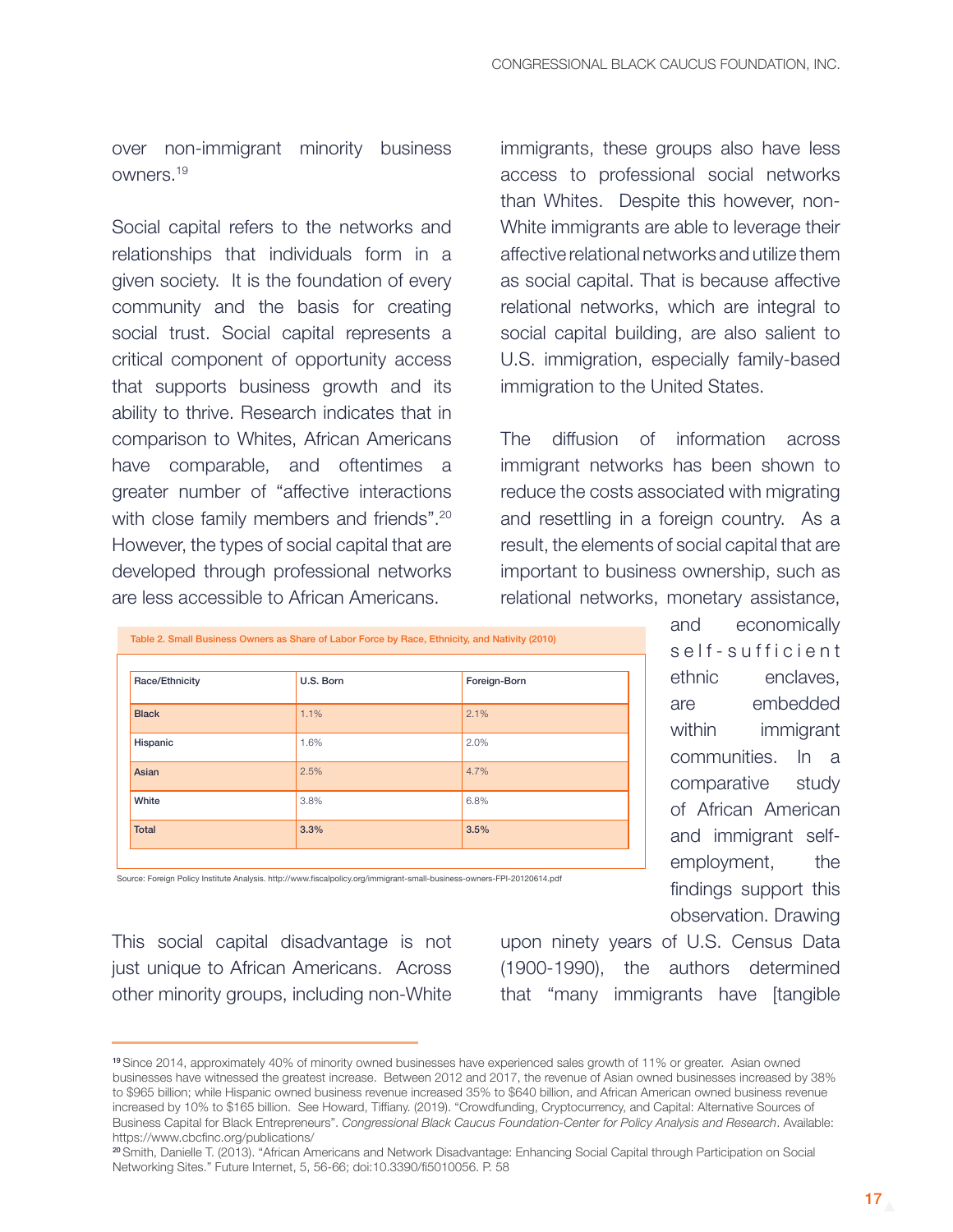and intangible] resources (not available to native non-Whites) that facilitate entrepreneurship."21

Affective relational networks are essential to mobilizing monetary resources and facilitating information networks for small businesses. Unlike native-born entrepreneurs, immigrants have unique liquidity constraints, such as ineligibility for certain loans, grants, or government financial assistance because these resources are reserved for U.S. citizens. Given this barrier to financial capital, that is largely why immigrant entrepreneurs turn to the informal sector for startup capital (i.e. personal and family savings), as opposed to the formal sector (i.e. bank loans). Therefore, the financial resources generated through affective relational networks are critical to immigrant businesses, particularly during the startup phase.

Ethnic enclaves are also crucial to the immigrant entrepreneurial process. New immigrants to the U.S. tend to be geospatially concentrated, thus, ethnic enclaves provide a business owner a protected market for ethnic goods and supplies. There are also greater opportunities for co-ethnic job seekers to obtain employment within a business rooted in an ethnic enclave. The very existence of ethnic enclaves, such as Chinatown, Little Havana, Little Haiti, Greektown, and Little

Italy, several of which are communities that can be found in many major U.S. cities, indicate that these cultural hubs provide opportunities for immigrant businesses to thrive.

At the same time there are variations in immigrant entrepreneurship rates and the degree of geographical concentration. For example, Cuban immigrants have high self-employment rates as well as high geographical concentration, while immigrants from India also have high rates of self-employment, but they are much more geographically dispersed.<sup>22</sup> Much of this deviation is attributable to features of human capital, such as English proficiency and levels of educational attainment. The main point here is that while ethnic enclaves are an important element of social capital, which plays a key role in immigrant business creation and success, there is variation across immigrant groups as far as how important the ethnic enclave is to their business model.

An important aspect of social capital that enables relational networks is that of social trust. At its most basic level, social trust is the belief in the good will, honesty and integrity of others, and it is the foundation of every community within a civil society. Therefore, it is significant that African Americans are one of the least trusting groups in the United States.23

<sup>23</sup> Nunnally, Shayla. (2012). *Trust in Black America: Race, Discrimination and Politics*. NY: NYU Press.

<sup>&</sup>lt;sup>21</sup> Bogan, Vicki & William Darity. (2008). Culture and entrepreneurship? African American and immigrant self-employment in the United States. *Journal of Socio-Economics*, 37(5), 1999-2019, p. 20.

<sup>22</sup> See Toussaint-Comeau, M. (2008). "Do ethnic enclaves and networks promote immigrant self-employment?" Economic Perspectives, 4(Q), p. 41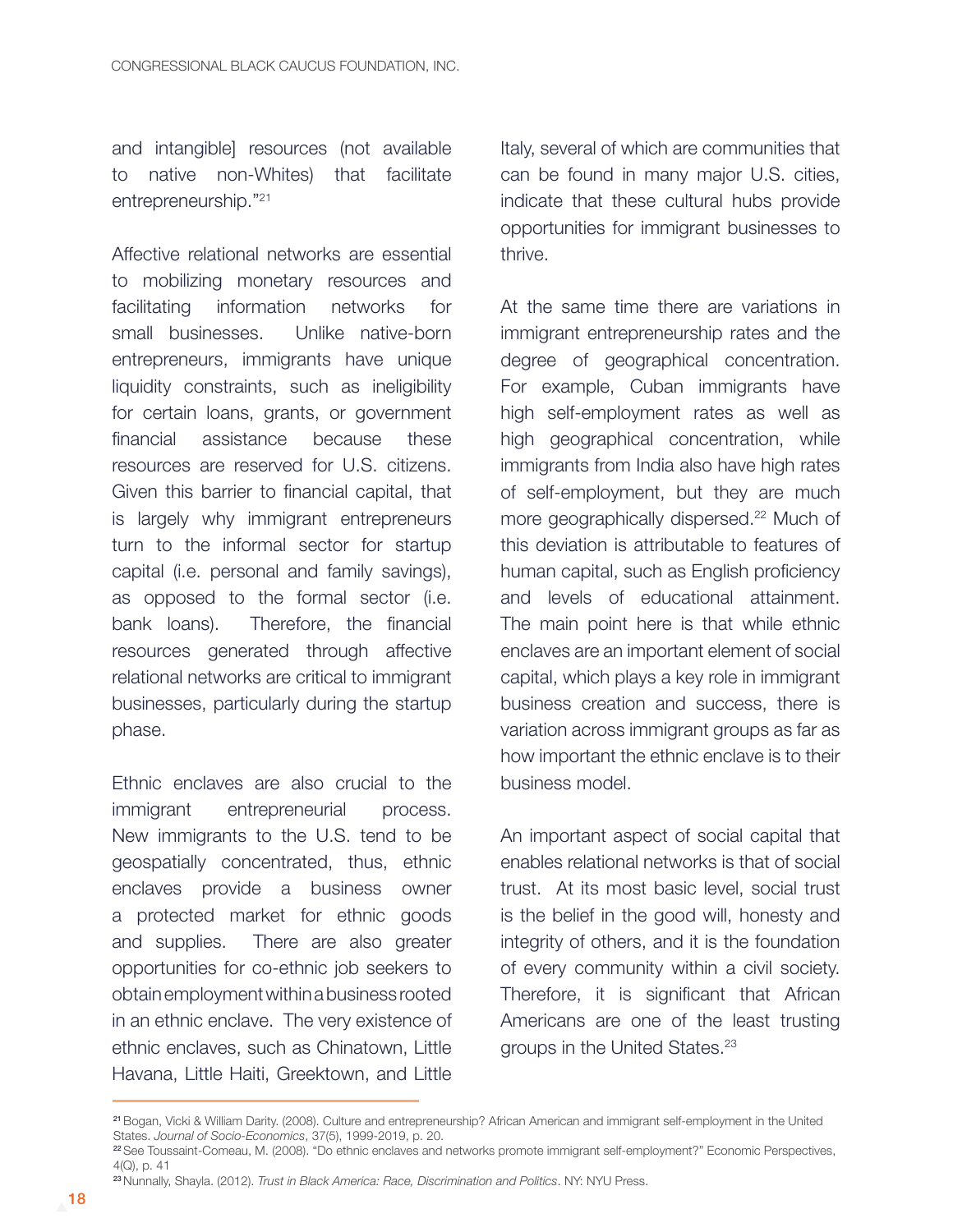The historical experiences of African Americans with institutional and individual racism have created a culture of distrust within the Black community. The legacy of slavery, Jim Crow laws, and repeated civil rights violations, have eroded the trust of African Americans in the government, U.S. institutions, and social interactions for over a century. And this lack of trust is also reinforced by the negative experiences African Americans have with financial institutions when unsuccessfully attempting to secure a business startup loan. Improving trust within the black community and cracking down on institutional discrimination is essential to building Black social capital and producing more successful African American entrepreneurs. There are no simple or quick solutions to address the level of social distrust among African Americans because it has been cultivated over four centuries of contact with U.S. institutions. However, the area where there is the greatest potential, is with respect to improving the relationship between Black business owners and financial institutions. Black business owners are more likely to have shorter relationships with their primary financial institutions, than other entrepreneurs. Firm-lender relationships are built over time and involve consistent interaction. Small businesses with longer lender relationships are more likely to be extended a business loan and less likely to be credit constrained.

Social capital, undoubtedly, plays a significant role in the entrepreneurial process. And when compared to Whites, African Americans and other minorities have less access to professional social capital networks that are the foundation for business development and expansion. At the same time, immigrants of color are able to effectively translate the networks and resources that are established as a component of the immigration process, into social capital.

Foreign-born minority entrepreneurs start their businesses with more resources and foundational elements in place, such as economically viable affective relational networks, a pattern of monetary assistance from remittances, and higher levels of social trust<sup>24</sup>. Migration based relational networks and remittances are not a component of the African American experience in contemporary America, and African Americans have among the lowest levels of social trust of any group in the nation; therefore, these resources are not available to African Americans, which help explain why black-owned businesses are growing at a much slower rate than other minority-owned businesses.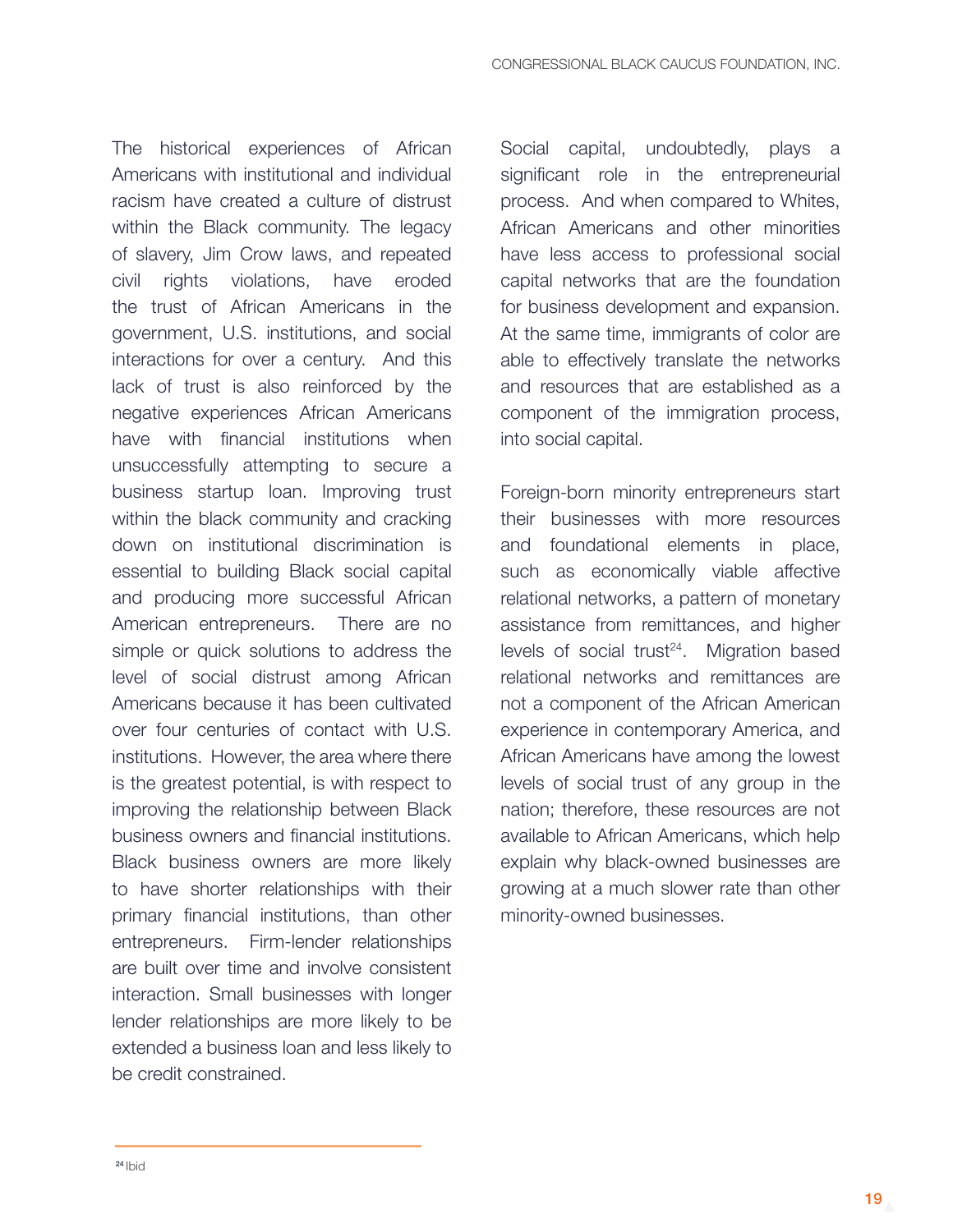#### *Findings: Black Entrepreneurship and the Relationship between Immigration and Minority Business Ownership*

This study opens with the purpose of determining why other minorities have been successful at entrepreneurship, while African Americans continue to face challenges. One of the most significant reasons presented has been that of immigrant background and its impact on the entrepreneurial process. Given the majority of minority owned businesses, are owned by immigrant entrepreneurs (Table 2), there is compelling evidence to suggest that there is something inherent to the immigration process that is also salient to entrepreneurship. In this section of the study, evidence is presented to support this assertion, leading to the emergence of several insights.

First, overall human capital is associated with immigration background. With the exception of Latinos, for all other groups, including Whites, the foreign-born population has higher levels of educational attainment than its co-ethnic nativeborn population. Second, high levels of financial capital resources are associated with immigration background. A lower percentage of African Americans use their personal and family savings when compared to Asian immigrant and Asian non-immigrant entrepreneurs, as well as Hispanic immigrant and Hispanic nonimmigrant entrepreneurs. Moreover, a higher percentage of African Americans use personal credit cards to fund new businesses compared to Asian immigrant and Asian non-immigrant entrepreneurs as well as Hispanic immigrant and Hispanic non-immigrant entrepreneurs. This dynamic signifies that other minorities and immigrant business owners start their businesses with more cash resources and less debt in comparison to African Americans.

It is important to note that within ethnic group comparisons for Asians, there appears to be no difference between the two groups, and no obvious advantage of immigrant background to financial capital. For the most part this is true for Hispanics, except a much higher percentage of native-born Hispanics use credit cards to finance their new businesses than Hispanic immigrant entrepreneurs, indicating a greater percentage of non-immigrant Hispanics start their businesses with debt than their Hispanic immigrant counterparts. There may be an immigrant effect in this case, but given the consistent parallels between the two groups with respect to all other sources of financial capital, it is more likely that a lack of credit history for Hispanic immigrants explains this difference more so than anything else.

Third, the elements of social capital, such as social networks, social trust and ethnic geographic concentration are associated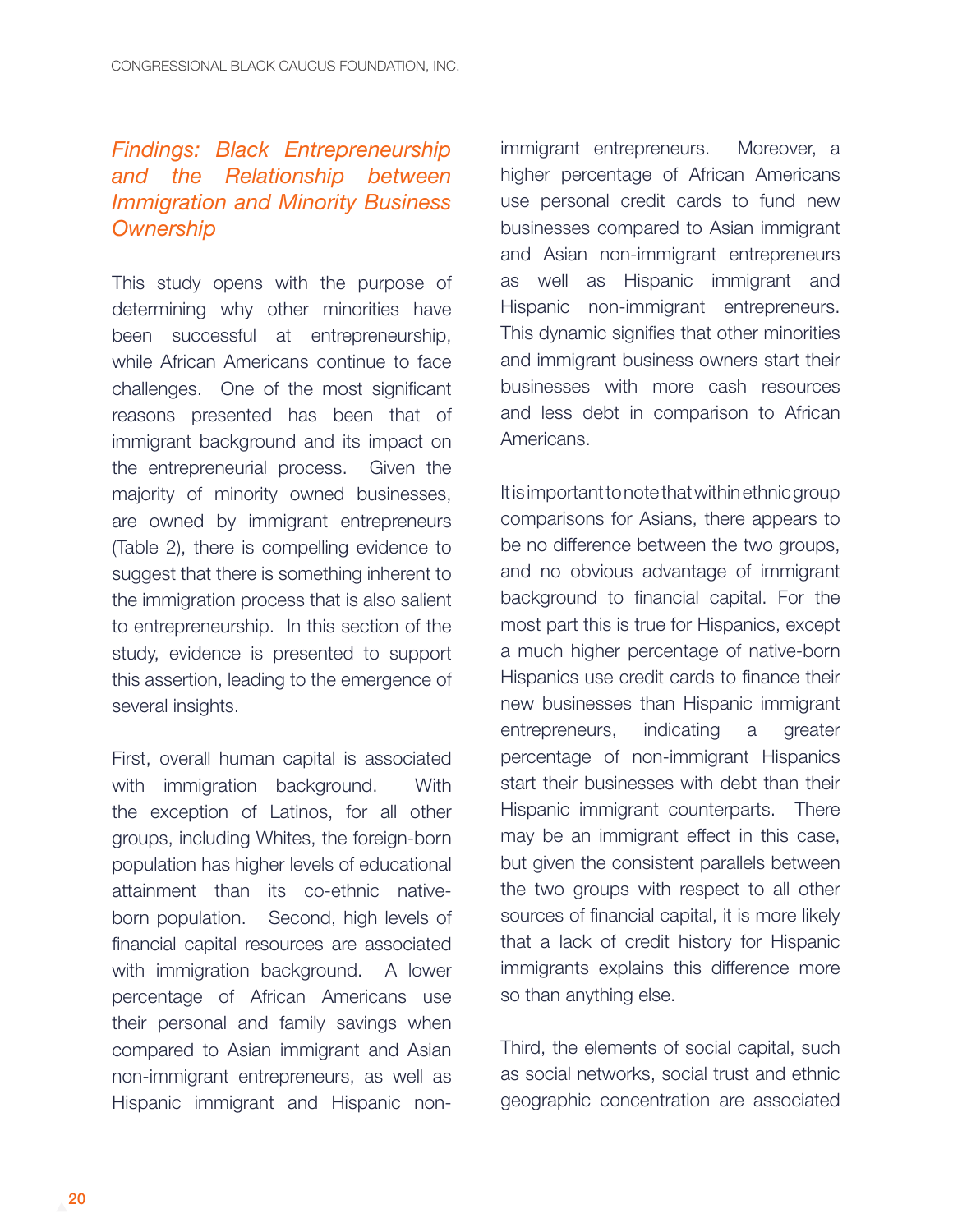with immigrant background. Although, African Americans do demonstrate high levels of geographic concentration,<sup>25</sup> there is less social trust among African Americans in comparison to Hispanic and Asian immigrants. As a result of these dynamics of social trust, ethnic-based entrepreneurial networks are more impactful to immigrant entrepreneurs than African Americans. Given the difficulty with measuring social capital, this study is unable to make intraethnic comparisons to determine if Asian and Hispanic immigrants possess higher levels of social capital than their native-born counterparts. However, given this study has shown that social capital is significant to entrepreneurship, and in consideration of the higher rates of business ownership among the foreign-population (Table 2), one could make the assumption that in this case, immigrant background is also salient to social capital.

who lack a traditional immigration pathway and heritage, are experiencing slower entrepreneurial growth than other minorities. And while it is difficult to make comparisons within ethnic groups, a higher percentage of Asian and Hispanic business owners are immigrants as opposed to native-born (Table 3), which is consistent with the apparent centrality of immigration to the entrepreneurial process.

While it is important to identify and fully understand the aspects that constrain Black business growth, it is equally important to identify tenable solutions capable of addressing this problem. This is where intra-group comparisons become relevant. Collectively, Black immigrants have higher rates of business ownership than African Americans. This observation is in line with the fundamental premise of

To conclude this section of the study, across all elements of business capital (human, financial, social), there is evidence to indicate that given their immigrant

| Region of Origin                                  | Population          | Percent |
|---------------------------------------------------|---------------------|---------|
| Africa                                            | 1,081,000           | 33%     |
| Caribbean                                         | 1,701,000           | 52%     |
| Canada, Europe, and Central and<br>South America. | 485,000             | 15%     |
| <b>Total</b>                                      | $~\sim$ 3.3 million | 100%    |

Source: U.S. Census Data, 2010; Compiled by author

Table 3. Foreign-Born Black Population by Region of Origin, 2010

background, foreign-born entrepreneurs are able to create their businesses with more business capital resources than African American entrepreneurs. This helps explain why, African Americans,

this study, that immigration is salient to the entrepreneurial process. However, when Black immigrants are disaggregated by region and country of origin, African Americans outperform certain groups in

<sup>25</sup> This is discussed in the following section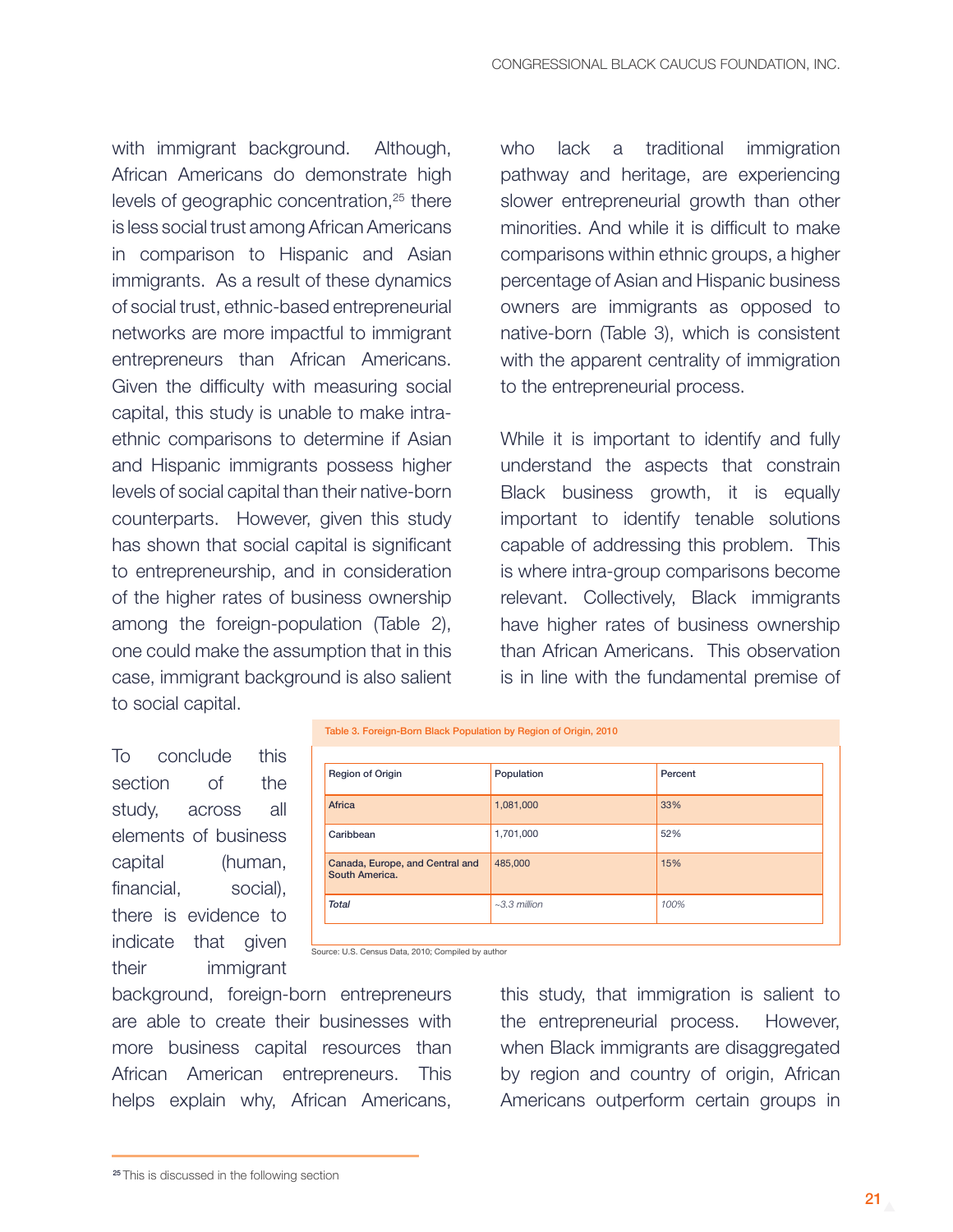the area of entrepreneurship. What this alludes to is that when race and immigration background are taken into account, what are the factors responsible for these different outcomes, and how can this inform all aspects of black entrepreneurship in the U.S. in order to support Black business creation and growth?

#### **PART TWO**

Evaluating the Entrepreneurial Trajectories of African, Afro-Caribbean, and African Americans in the United States

Studies of Black entrepreneurship evaluate black immigrant group involvement in the business sector from a monolithic lens, when, in fact, the experiences and needs of Black entrepreneurs vary significantly depending upon a number of factors. Two such factors include ethnic background and immigrant origins—there is tremendous diversity between native born-Blacks and Black immigrants, and their experiences and needs as business owners, are equally distinct. Black immigrants, like other immigrant groups, migrate to the United States with high levels of human, financial, and social capital that exceed the levels of native-born Blacks. Although, Black immigrants encounter and report on racial discrimination in the U.S., and they also migrate from origin-nations that have been heavily influenced and damaged by centuries of slavery, colonialism, and policies of apartheid, this group has been

able to achieve economic, educational and entrepreneurial success in the United States.

The key purpose driving this study is to identify the models for business success that are utilized by immigrants and other minorities in order to inform Black entrepreneurs and provide them with adaptive strategies for comparable business success. One of the best ways to achieve this purpose is to look more closely at African and Afro-Caribbean Black immigrants, in general, but specifically at the characteristics of Black immigrant entrepreneurs. A comparative analysis of native-born and foreign-born Blacks will help shed new light on how best to support the creation and sustainability of all Black businesses in the U.S.

#### *Characteristics of the U.S. Foreign-Born Black Population*

According to the 2010 U.S. Census, of the 38.9 million African Americans living in the United States, the vast majority descended from ancestors who were brought from Africa to North America between 1619 and 1859 during the Atlantic slave trade.<sup>26</sup> However, 3.3 million or 8.5 percent of that figure are comprised of individuals who were identified as "foreign blacks"—which represent first and second generation immigrants of African ancestry. This figure includes a diverse array of immigrants (and their children), predominantly from Africa

<sup>26</sup> Afro-Latinos and the Black-Hispanic Identity: Evaluating the Potential for Group Conflict and Cohesion". In *Caribbeanization of Black Politics*, 19:1, edited by Sharon D. Austin. The National Political Science Review (Special Issue), January 2019.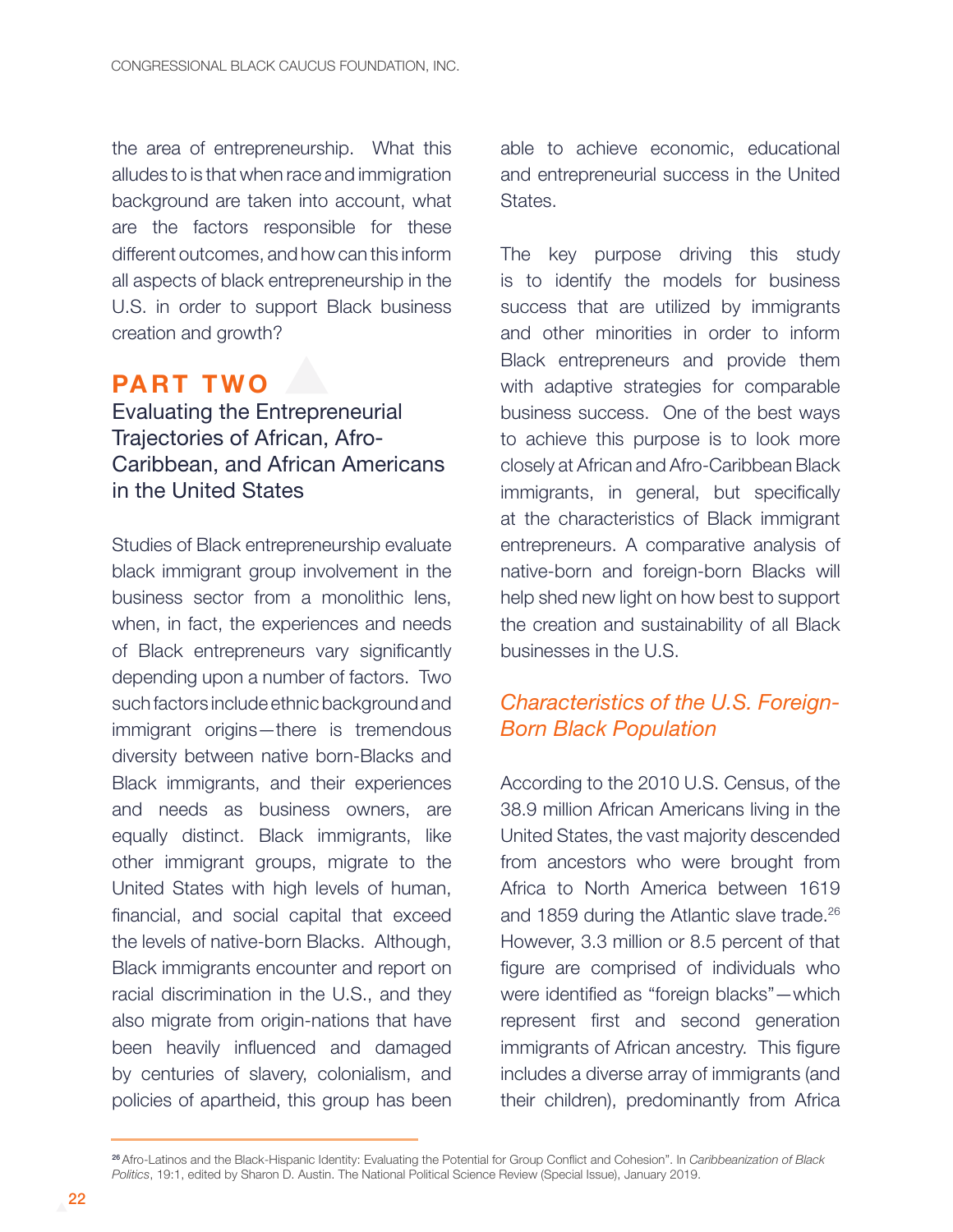and the English speaking Caribbean, although a small proportion migrate from Europe, Canada and Latin America (Table 3).27

Over half of the foreign-born black population emigrates from the Caribbean, and the majority of Black immigrants from that region are from Jamaica and the other English-speaking island countries of the West Indies. While an appreciable number of immigrants from the Spanishspeaking Caribbean<sup>28</sup> are also of African ancestry—because of their dual black and Hispanic identities—they are more likely to classify themselves as "Other" on the U.S. Census under race and to identify a specific nationality under the Hispanic origin question. However, 14 percent of the Dominican and 3 percent of the Cuban immigrant population identify themselves as Black (according to the U.S. Census), thereby making them respectively the fifth and seventh, largest sources of Black immigrants from the Caribbean. However, Black migrants from Spanishspeaking countries are very distinct from other Black Caribbean immigrants. Afro-Latino immigrants tend to be poorer, less educated, have much lower levels of English proficiency and settle in different neighborhoods than their English-speaking counterparts.

Within the last decade, African immigrants have become the fastest growing immigrant group in the United States. Currently, with **"**

**WITHIN THE LAST DECADE, AFRICAN IMMIGRANTS HAVE BECOME THE FASTEST GROWING IMMIGRANT GROUP IN THE UNITED STATES.**

**"**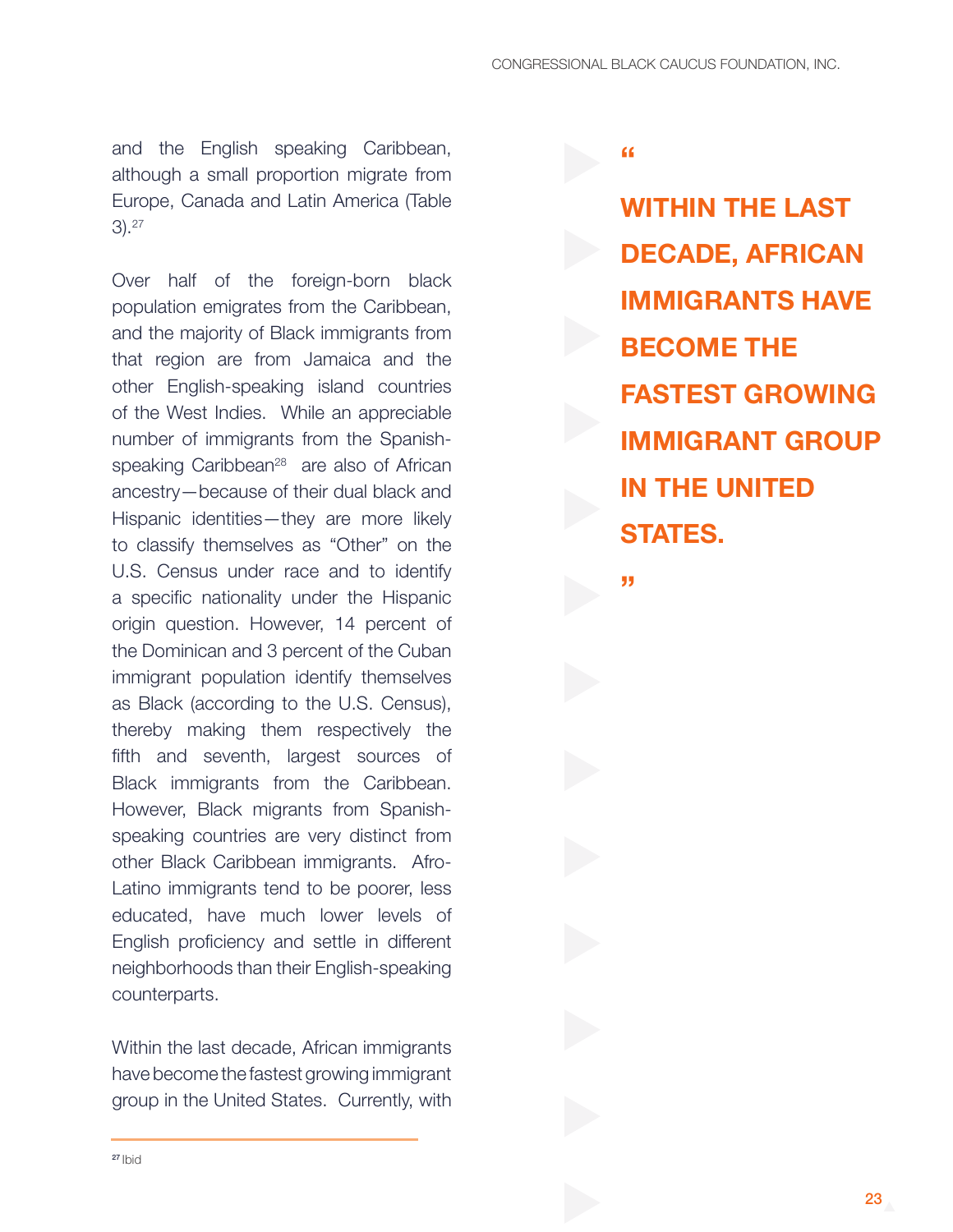more than a third of the Black immigrant population comprised of African origin groups, if population patterns hold, African immigrants are poised to outnumber Black Caribbeans by 2020. While 80 percent of Afro-Caribbean immigrants migrate to the United Sates due to the family reunification immigration policy, African immigrants have entered the U.S. primarily as either refugees (30 percent) or as a result of the diversity visa lottery (25 percent). The implication of this dual pathway of entry is that African immigrants who enter as refugees tend to have much lower levels of education and language proficiency skills than other (legal) immigrant groups, and especially in comparison to their diversity visa counterparts, who are among the most well-educated and English proficient immigrants entering the United States.

Further examination of the U.S. Black immigrant population indicates that when compared to native-born Blacks, foreign-born Blacks

are generally older, with a median age of 42, compared to 29 for the native-born population (Table 4). Foreign-born Blacks are also much more likely to be married. Nearly half of the foreign-born Black population is married

(48 percent), compared to less than a third of the native-born Black population (28 percent). This disparity is likely a function of the higher median age for Black immigrants.

In comparison to other immigrant groups, Black immigrants are more likely to become naturalized citizens (54 percent versus 47 percent). Black immigrants also have the lowest rates of unauthorized status (16 percent) and the highest rate of English proficiency (76 percent) of all other immigrants (Table 4).

#### *Human Capital and the U.S. Foreign-Born Black Population*

Regarding education, Black immigrants from sub-Saharan African nations<sup>29</sup> have much higher levels of educational attainment compared to the overall figures

| Table 4. Characteristics of Black Immigrants in the U.S. in Comparison to Other Groups, 2013 |                                  |                                 |                |                 |
|----------------------------------------------------------------------------------------------|----------------------------------|---------------------------------|----------------|-----------------|
|                                                                                              | Foreign-Born Black<br>Population | Native-Born Black<br>Population | All Immigrants | U.S. Population |
| <b>Median Age</b><br>(In Years)                                                              | 42                               | 29                              | 43             | 37              |
| <b>Currently Married</b><br>(Adults 18 and<br>Older)                                         | 48%                              | 28%                             | 60%            | 50%             |
| U.S. Citizen                                                                                 | 54%                              | 100%                            | 47%            | 93%             |
| Unauthorized<br><b>Status (2012)</b>                                                         | 16%                              | $-1$                            | 26%            | 3.5%            |
| <b>English Proficiency</b><br>(Ages 5 and Older)                                             | 74%                              | 99%                             | 50%            | 92%             |

Source: U.S. Census Bureau, 2012 augmented American Community Survey

Note: U.S. native born and foreign-born blacks include sing-race blacks, and mixed-race blacks, regardless of Hispanic origin

<sup>&</sup>lt;sup>29</sup> Both white and black immigrants from Sub-Saharan Africa have high levels of educational attainment, and white immigrants from sub-Saharan Africa have educational levels comparable to that of European and Canadian immigrants (See Table 1), but this section and these figures report solely those for Black immigrants from sub-Saharan Africa.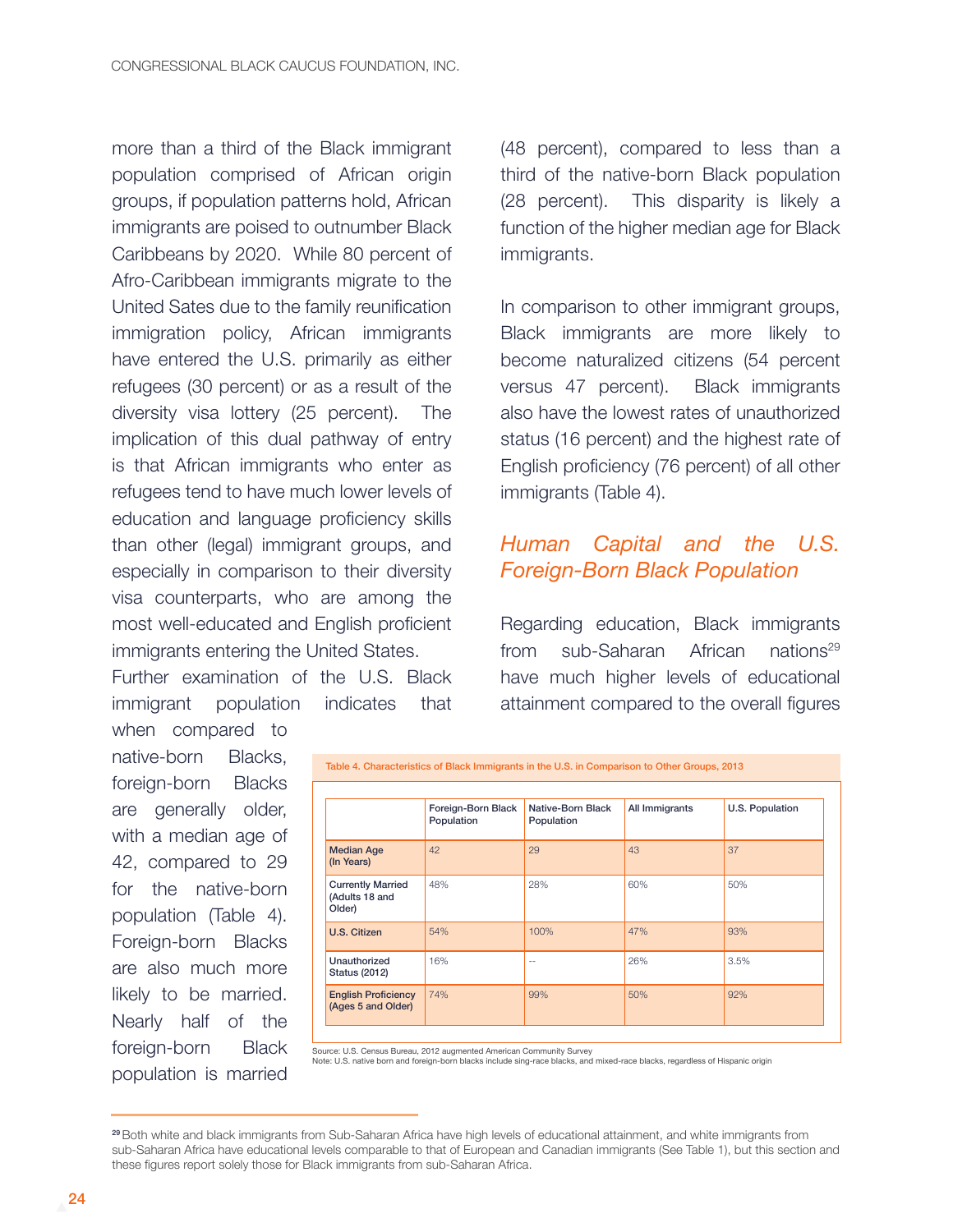for other immigrant groups, as well as the overall native-born population.30 Recent studies by the Migration Policy Institute, reveal that 39 percent of Black Sub-Saharan African immigrants (ages 25 and over) hold a bachelor's degree or higher, compared to 29 percent of the total U.S. foreign-born population and 31 percent of the U.S.-born population (Figure 9). 31,32 Disaggregation by African country reveals that Nigerians and South Africans were the

holding a bachelor's degree, which is likely due to the geopolitics of the nation, and that it has been engaged in internal conflict for the past five decades.

The initial post-1965 Black Caribbean migration involved a high degree of educational selectivity, and Black immigrants from English speaking nations were more likely to be highly educated and employed in the professional sector, in



Source: U.S. Census Bureau, 2015 ACS; Compiled by Author

most highly educated, with approximately 57 percent holding at least a Bachelor's degree. The next most highly educated sub-Saharan immigrants include, Kenyans at 44 percent, Ghanaians with 40 percent, Liberians at 32 percent, and Ethiopians with 29 percent (Figure 10). In contrast, Somalis reported the lowest level of educational attainment of all sub-Saharan African immigrants, with only 11 percent

comparison to earlier Caribbean migrations, as well as other immigrants migrating during the same time period. More recently; however, there has been a decline in the educational levels of Black Caribbean immigrants, and this

is reflected in Figure 10—approximately 22 percent of the Black Caribbean foreignborn population hold a bachelor's degree or higher. This figure is only about half that of Black African immigrants. Disaggregation by Caribbean country indicates that English speaking countries have notably higher educational attainment rates than that of countries where English is not the native language. Trinidad and Tobago has

<sup>30</sup> Zong, Jie, and Jeanne Batalova. (2014). "Sub-Saharan African Immigrants in the United States." *Migration Policy Institute*. Available: https://www.migrationpolicy.org/article/sub-saharan-african-immigrants-united-states#Educational\_and\_Professional\_Attainment. <sup>31</sup> Note: This does not conflict with the figures presented in Figure 3, which also presents comparative data on Bachelor's degrees and all other higher degrees. In the foreign-born Black category, Black immigrants from both the English speaking and Spanish speaking Caribbean are included, although Black Caribbean immigrants have much lower educational levels than African immigrants, thus skewing the number downwards. Similarly, when aggregating all immigrants as is the case in Figure 10, the figures for Asian immigrants are skewed downward because of the inclusion of Hispanic immigrants in the total figure which have much lower educational attainment rates as presented in Figure 3 and Table 1.

<sup>32</sup> Thomas, Kevin JA. (2012). "A demographic profile of Black Caribbean immigrants in the United States." *Washington, DC: Migration Policy Institute*: 15. Available: https://www.migrationpolicy.org/research/CBI-demographic-profile-black-caribbean-immigrants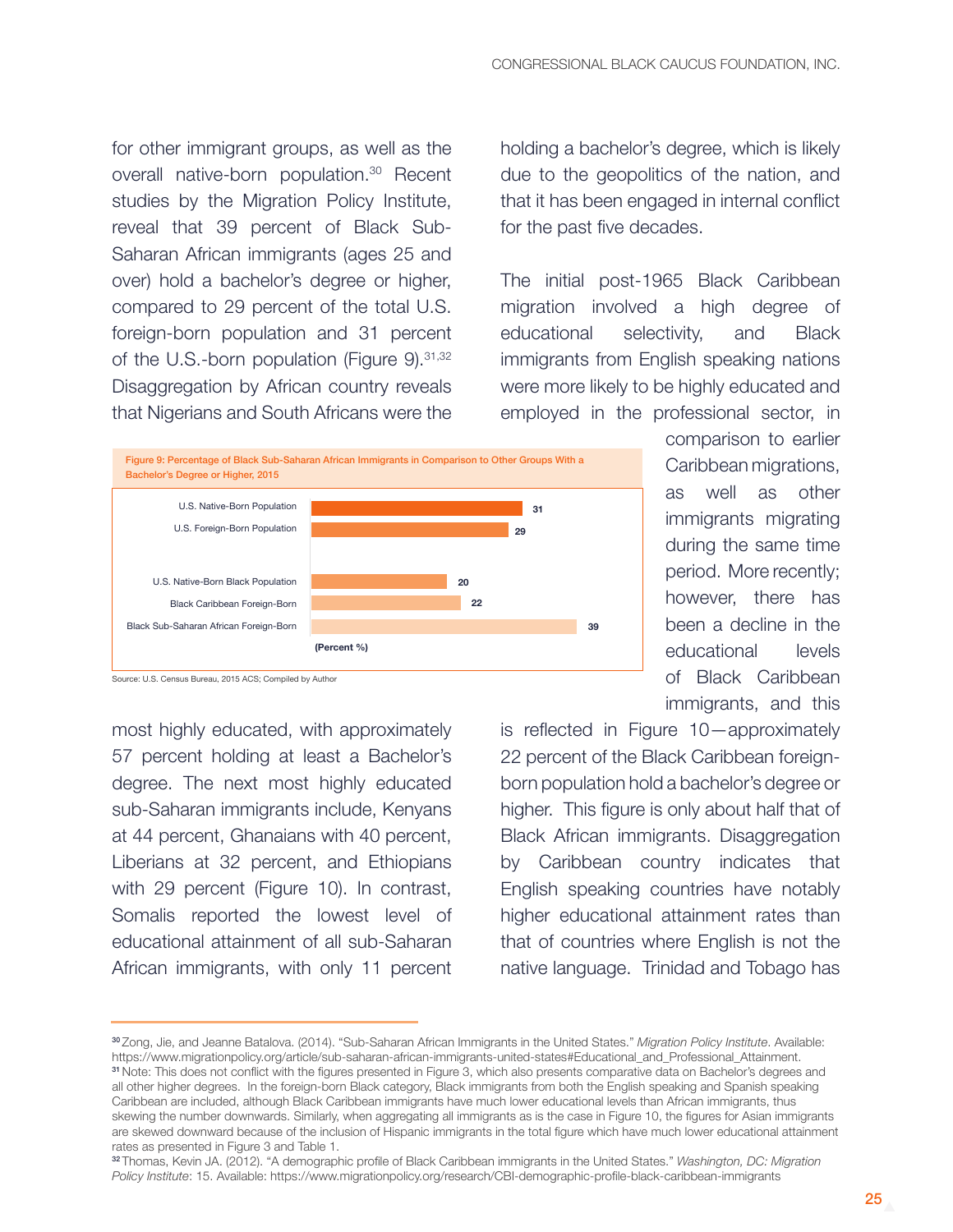

Source: U.S. Census Bureau, 2015 ACS; Compiled by Author

the highest level of educational attainment at 21 percent, followed by Jamaica at 20 percent. While Haiti's level of educational attainment is 17 percent and the Dominican Republic's is 16 percent.

In the previous section, when evaluating the relationship between human capital and immigrant background, the findings indicate that immigrants have higher levels of human capital than their U.S. nativeborn counterparts; this is due primarily to their high levels of educational attainment. The one exception was Hispanic immigrants, owing largely to the high rates of unauthorized status among immigrants within this group. Overall, Black immigrants have higher levels of educational attainment than native-born Blacks. Approximately 20 percent of African Americans hold a bachelor's degree or higher, in comparison to Black African immigrants at 39 percent, and Black Caribbean immigrants at 22 percent (Figure 9). When disaggregating

the figures by country of origin, Black immigrants from countries where English is not the native language report lower rates of education than that of African Americans. This is because the lack of English language fluency for this group serves as a

significant human capital barrier.

The findings of this section echo those of the previous section. Despite racial discrimination and policies of exclusion, both in the U.S. and in their countries of origin, Black immigrants migrate to the U.S. with higher levels of human capital, which is consistent with patterns of educational selectivity among immigrants in general and consistent with U.S. immigration policy, which determines the eligibility standards for the desired immigrant category. The Immigration and Naturalization Act has been amended several times since its inception in 1952 and prioritizes immigrant categories of interest such as family and employmentbased preferences, for example, which benefit immigrants with high educational attainment. Immigrants with more education tend to have the resources, abilities, and initiative to undertake the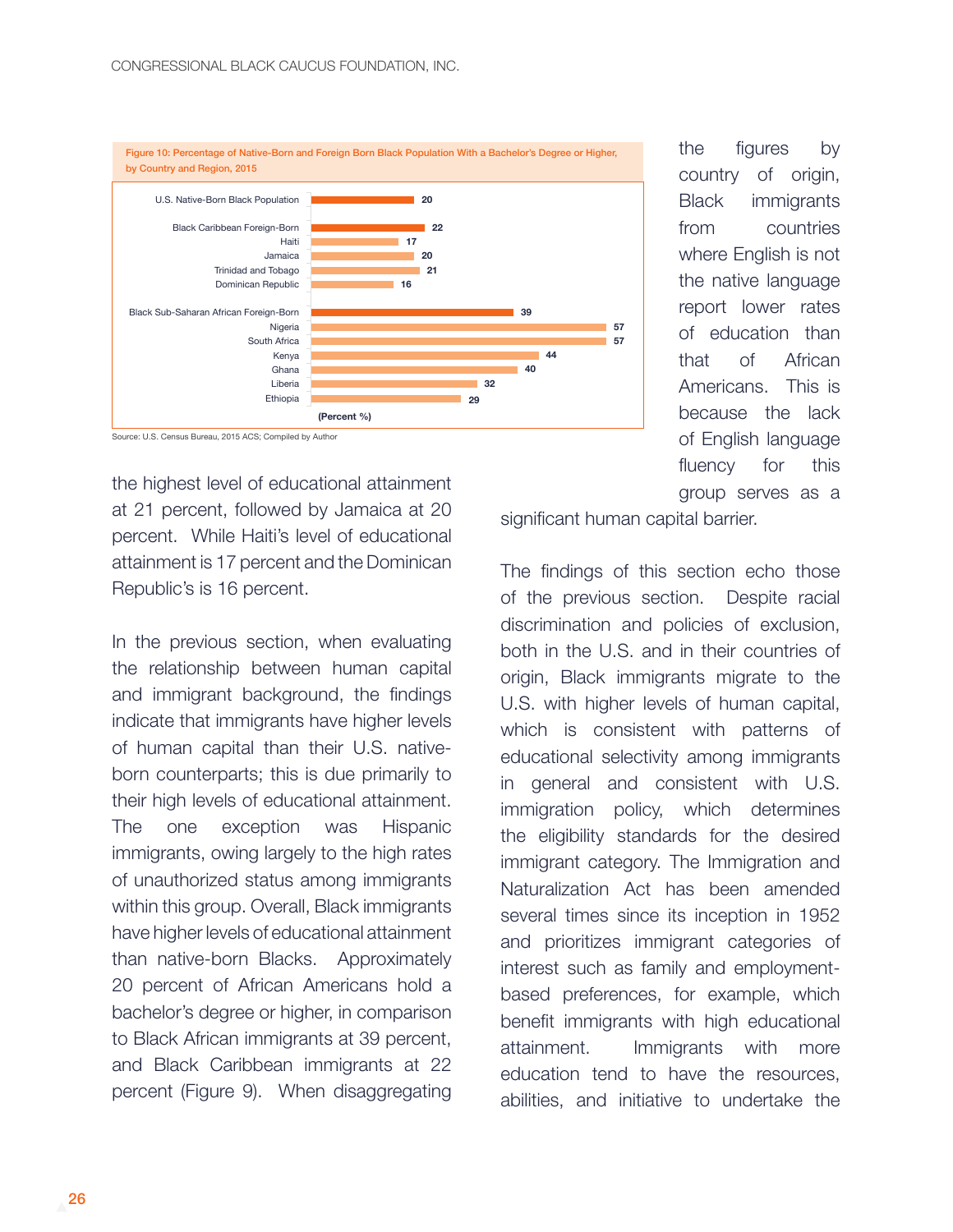immigration process. At the most basic level, less educated immigrants generally do not have the financial resources to leave their home country. At the same time; however, this assertion does not hold true for a third of the Black African immigrant population, who enter the U.S. as refugees and across all comparisons are less educated and possess far fewer resources than African immigrants who migrated to the U.S. through the diversity visa lottery or family reunification. Also, while refugees to the U.S. are eligible for social services and arguably receive considerable support from the government and resettlement institutions, these resources do not mitigate the circumstances, which brought this group to the U.S.

Refugees migrate to the U.S. because they are fleeing untenable situations, such as conflict, persecution, and genocide. Yet despite their circumstances, and that the majority of refugees from Africa enter the U.S. without English language skills or higher education, they pursue higher education and acquire English proficiency at higher rates than any other immigrant group.33 Despite racial discrimination or the trauma of forced migration, Black immigrants, and especially Black immigrants from Sub-Saharan Africa, enter the U.S. with high levels of human capital,

or they quickly acquire it, demonstrating the strong positive association between immigration and human capital.<sup>34</sup> What remains to be determined is if human capital is correlated with entrepreneurship rates for Black immigrants in the U.S.

#### *Financial Capital and the U.S. Foreign-Born Black Population*

As noted in the earlier discussion of financial capital, levels of personal wealth are directly correlated with business creation and business sustainability. Lower levels of wealth are consistent with lower levels of business establishment. Further, low levels of wealth create liquidity constraints and inhibit the ability of entrepreneurs to raise startup capital.

Existing research on startup and growth capital, identify home ownership as a key measure of personal wealth.<sup>35</sup> Studies find that personal wealth, as measured by home ownership decreases the likelihood of loan denials among existing business owners.36 Homeownership also increases the probability of an individual starting a business, and the ability of homeowners to borrow against their homes also makes it easier for them to finance new business enterprises.<sup>37</sup>

<sup>33</sup> Capps, Randy, Kristen McCabe, and Michael Fix. (2012). "Diverse streams: African migration to the United States." Migration Policy Institute: Washington, DC. Available: https://www.migrationpolicy.org/research/CBI-african-migration-united-states

<sup>34</sup>Refugees also have higher rates of entrepreneurship at 13 percent, than other immigrants (11.5 percent) and the U.S. native-born population (9.0 percent). See Mwaura, Samuel, and Sara Carter. (2015). "Does entrepreneurship make you wealthy." Enterprise Research Centre. Birmingham, UK. Available: https://www.enterpriseresearch.ac.uk/wp-content/uploads/2015/03/Does-Entrepreneurship-Make-You-Wealthy.pdf

<sup>35</sup> Fairlie, Robert W. (2012). "Immigrant entrepreneurs and small business owners, and their access to financial capital." Small Business Administration: 1-46. Available: https://www.microbiz.org/wp-content/uploads/2013/07/Immigrant-Entrepreneurs-and-Small-Business-Owners-and-their-Access-to-Financial-Capital.pdf

<sup>36</sup> Ibid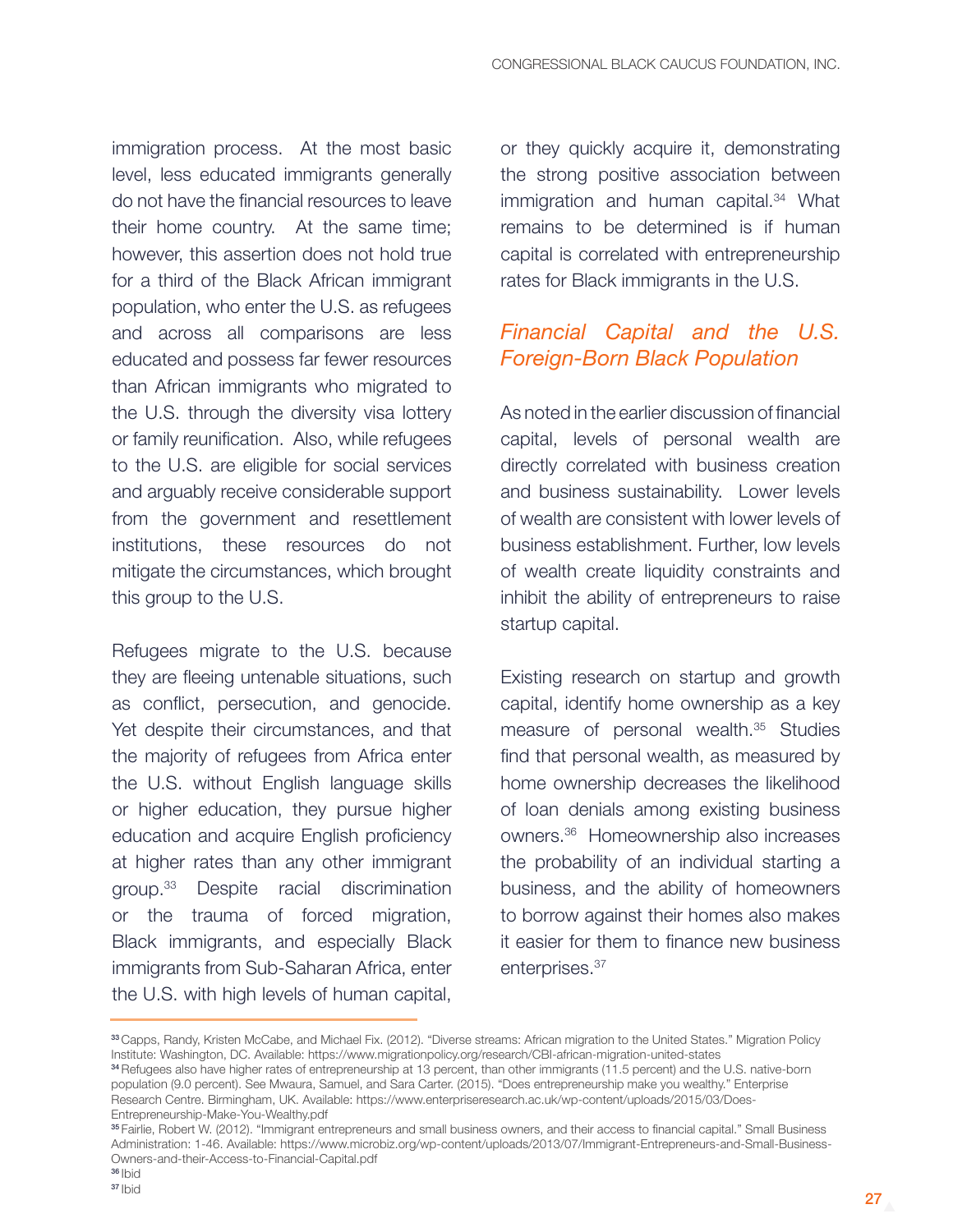**"**

**BLACK AFRICAN IMMIGRANTS HAVE NOTABLY LOW LEVELS OF HOMEOWNERSHIP, WHICH IS ALSO INCONSISTENT WITH THEIR HIGH LEVEL OF EDUCATION.**

**"**

Initial assessments of wealth indicators for Black immigrants, are somewhat mixed. The foreign-born Black population (i.e. African and Afro-Caribbean combined) has higher household incomes and higher employment rates, than African Americans (Table 5). At \$43,800, the median household income for the foreign-born Black population is \$10,000 more than that of African Americans; and the foreignborn Black population has the highest employment rates (75 percent) of all other groups. The Black immigrant poverty rate is 20 percent, which is lower than that of African Americans (28 percent), but it exceeds that of all other immigrants (19 percent), albeit only slightly, as well as that of the total U.S. population (16 percent). Black immigrants also have the lowest home ownership rates in comparison to other groups. The rates of homeownership among Black immigrants is 40 percent, which is slightly lower than that of African Americans (42 percent), but substantially lower than that of other immigrants (51 percent), and the total U.S. population (64 percent). However, when disaggregated by region and country, the homeownership rate for Black Caribbean immigrants is 46 percent, which is higher than African Americans; and across all Black immigrant groups, Jamaican immigrants have the highest rate of homeownership (54 percent). In contrast, the Black African immigrant homeownership rate is considerably lower than all other groups, at 37 percent; and Ethiopian immigrants report the lowest rate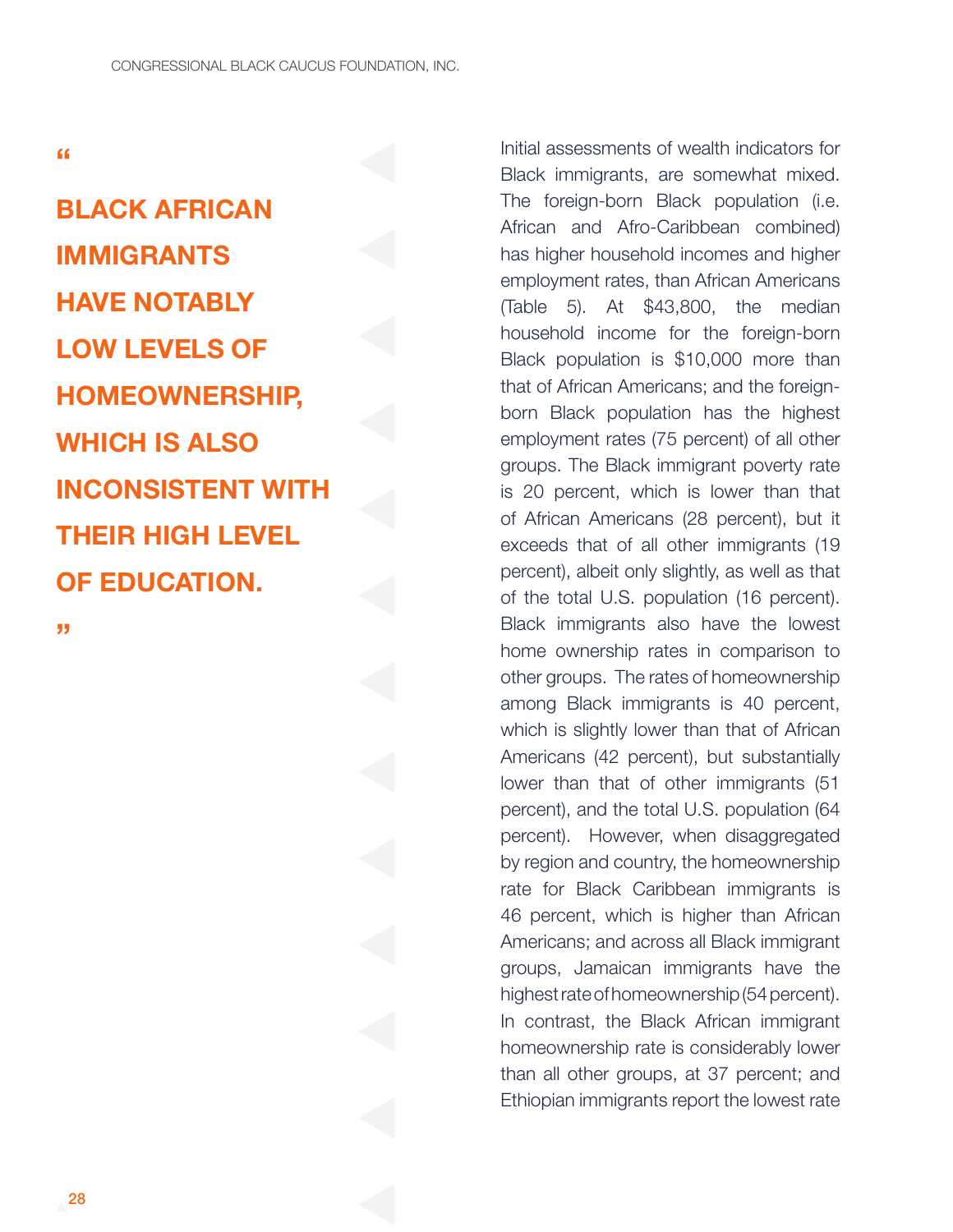| 2013                                        | Table 5. Measures of Wealth Indicators Among Black Immigrants in the U.S. in Comparison to Other Groups, |                                             |                                                 |                                                      |                   |                           |
|---------------------------------------------|----------------------------------------------------------------------------------------------------------|---------------------------------------------|-------------------------------------------------|------------------------------------------------------|-------------------|---------------------------|
|                                             | Native-<br><b>Born Black</b><br>Population                                                               | Foreign-<br><b>Born Black</b><br>Population | <b>Black African</b><br>Immigrant<br>Population | <b>Black</b><br>Caribbean<br>Immigrant<br>Population | All<br>Immigrants | <b>U.S.</b><br>Population |
| <b>Median</b><br><b>Household</b><br>Income | \$33,500                                                                                                 | \$43,800                                    | \$43,000                                        | \$43,000                                             | \$48,000          | \$52,000                  |
| Homeowner-<br>ship                          | 42%                                                                                                      | 40%                                         | 37%                                             | 46%                                                  | 51%               | 64%                       |
| <b>Poverty Rate</b>                         | 28%                                                                                                      | 20%                                         | 22%                                             | 18%                                                  | 19%               | 16%                       |
| Employment<br>Rate                          | 70%                                                                                                      | 75%                                         | 75%                                             | 75%                                                  | 71%               | 72%                       |

Source: U.S. Census Bureau, 2012 augmented American Community Survey Note: U.S. native born and foreign-born blacks include sing-race blacks, and mixed-race blacks, regardless of Hispanic origin

of homeownership, at 35 percent (Table 5).

Table 5 portrays a unique picture of the Black immigrant population in the U.S. As a measure of socioeconomic status, high levels of education are associated with high earnings. However, while the high levels of educational attainment and English proficiency of Black African immigrants translates into high rates of employment and labor market participation, they do not lead to higher earnings. Further, Black African immigrants have notably low levels of homeownership, which is also inconsistent with their high level of education. In contrast, despite much lower levels of education, Black Caribbean immigrants have equivalent labor participation rates and income earnings to that of Black African immigrants. Also, Black Caribbean immigrants have much higher rates of homeownership than African immigrants.

Given that homeownership is a crucial

predictor of access to financial capital and successful entrepreneurship, it is significant that a study of immigrant owned businesses finds that Black African immigrants face more barriers to financial capital access than Black Caribbean immigrants; which is

consistent with our expectations, given the lower rates of home ownership for African immigrants. Black African firms are twice as likely as Black Caribbean firms to be denied a business loan.<sup>38</sup> Also, 44 percent of Black African immigrants report that fear of rejection discouraged them from applying for loans; compared to 39 percent of Black Caribbean immigrants who report feelings of discouragement.

Overall, Black Caribbean immigrants report the highest levels of financial capital in comparison to African Americans and Black African immigrants. Across the measures of wealth and economic indicators, Black Caribbean immigrants consistently outperform African Americans. Further, with the exception of levels of educational attainment, Black Caribbean immigrants also outperform Black African immigrants along these same measures. In assessing the levels of financial capital, and access to

<sup>38</sup> Henry, John W, Joe T Darden, Norah F. Frazier. (2010). *The African Diaspora in the U.S. and Canada at the Dawn of the 21st Century*. Albany: State U of New York.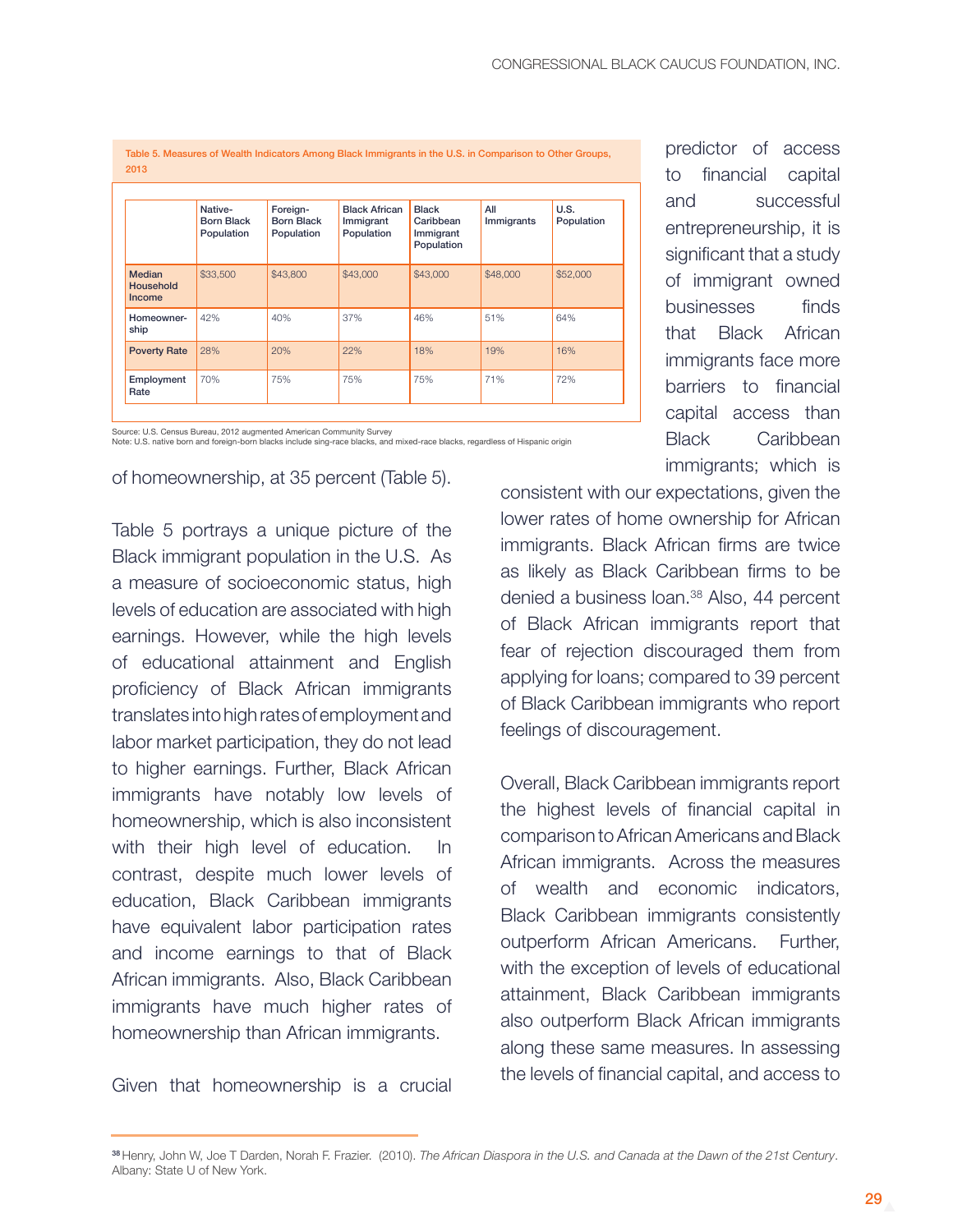financial capital among African Americans and Black immigrants, what emerges is that for Afro-Caribbeans, there is a strong positive relationship between levels of financial capital and immigrant background. There is less evidence to suggest that this is also true for Black African immigrants. The implication of this is that African American and African immigrant entrepreneurs start their businesses with comparable levels of financial capital; however, it remains to be determined the impact this has on each group's entrepreneurial outcomes.

**"**

**IN COMPARISON TO BLACK CARIBBEAN** 

**IMMIGRATION TO THE U.S. IS MUCH MORE RECENT, WITH MORE THAN 63 PERCENT OF THE AFRICAN IMMIGRANT POPULATION ARRIVING IN THE UNITED STATES** 

**AFTER 2000.**

**"**

**IMMIGRATION, AFRICAN** 

The most obvious reason why Black African immigrants diverge from Afro-Caribbean immigrants on this measure is related to duration of residence in the U.S. and population age. In comparison to Black Caribbean immigration, African immigration to the U.S. is much more recent, with more than 63 percent of the African immigrant population arriving in the United States after 2000.

Afro-Caribbean immigration surged in the late 1960s and only recently began to stabilize beginning in 2000; in turn, African immigration skyrocketed at the turn of the millennium and continues to grow every year. Therefore, opportunities for wealth accumulation have been limited due to the shorter duration of residence in the U.S. Also, the median age of Black African immigrants (37 years) is much lower than the median age of Afro-Caribbean immigrants (47 years). Wealth accumulation is also associated with age, thus, as the African population ages, wealth accumulation is likely to increase.

#### *Social Capital and the U.S. Foreign-Born Black Population*

Social capital is essential to labor markets and economies. And as previously

> demonstrated, immigrant entrepreneurs rely upon the social structures within their communities to acquire business startup capital and growth financing. More so than non-immigrant business owners, immigrant business owners rely upon one another for resources such as contacts. financing, equipment and mentorship. As a result of immigrant social capital, immigrant entrepreneurs are able to achieve financial independence through a

supportive network that provides business mentorship and capital investment.

According to a survey of Caribbean business owners (U.S. Census, 2011), it was determined that Afro-Caribbean businesses experienced much higher longevity rates than non-immigrant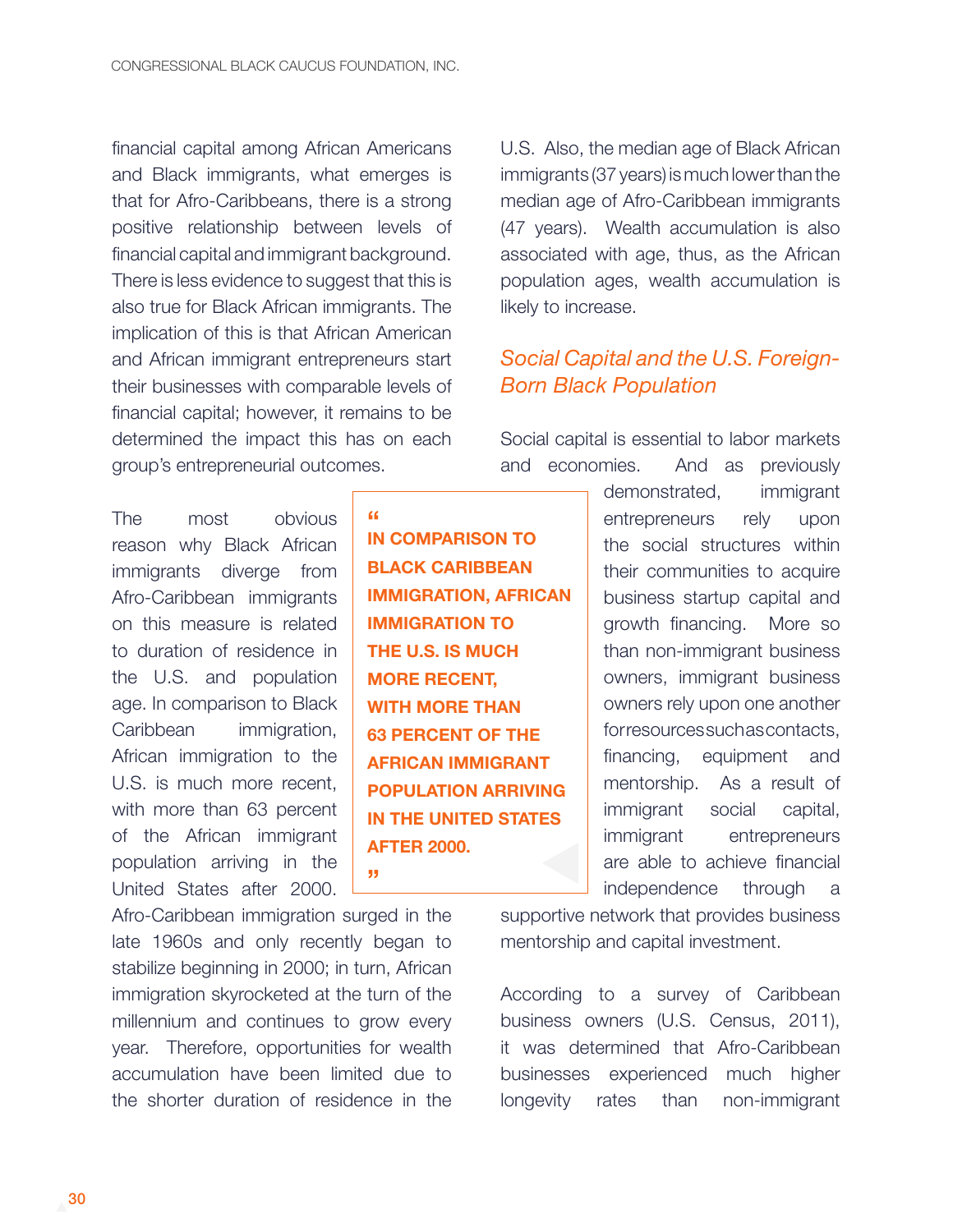businesses due to the investment of veteran immigrant business owners. Coethnic veteran business owners in the same industry would provide capital and mentorship to new Afro-Caribbean businesses, thus facilitating the successful establishment of the new business. Subsequently, once this new business became sustainable, the owner of that business would do the same for the next immigrant entrepreneur, thus, creating a social capital network in support of business ownership.

Studies of Black African immigrant entrepreneurship highlight that African immigrants have extensive transnational social networks. The active engagement of the African diaspora functions as a significant measure of social capital among Black African immigrants. However, analyses of African social capital have come to conclude that while African social networks are widespread, and the prospects for social capital should be high, that among African immigrants, measures of social capital trend downward given low levels of social trust and high geographic dispersion.39

Social trust is the foundation of social capital. When thinking of the entrepreneurial process among immigrants, it involves a pattern of time investment,

financial investment, resource support and mentorship. The new immigrant entrepreneur must maintain a high level of trust in the veteran immigrant business owner, upon whom he/she is heavily reliant in the initial stages of a new business. On the other hand, the veteran business owner must also place trust in the new immigrant entrepreneur and maintain the belief that he/she will achieve profitability and provide a return on their investment. Consequently, personal trust between veteran and new immigrant business owners is essential to the continuity of that relational network, and creating a culture of business success. Future studies should explore both the extent to which family business ties strengthen social trust and to what extent family ties explain business success rates across the life cycle of a business start-up for African Americans and immigrant groups.

Research conducted on the elements of social capital in Sub-Saharan Africa finds that countries with high levels of social trust also have high levels of ethnic homogeneity. Given that Sub-Saharan Africa is the most ethnically fractionalized region in the world, it is unsurprising that levels of interpersonal trust are comparatively lower than all other regions. Intra-regional comparisons support this. The three African countries with the largest black immigrant population

<sup>39</sup> See Kuenzi, Michelle T. (2008). "Social Capital And Political Trust In West Africa." *Afrobarometer: Working Paper Series*, 96. Available: http://afrobarometer.org/sites/default/files/publications/Working%20paper/AfropaperNo96.pdf; Delhey, Jan and Kenneth Newton. (2003). "Who Trusts: The Origins of Social Trust in Seven Societies." *European Societies* 5(2): 93-137; Anderson, Christopher J. and Aida Paskeciute. (2006). "How Ethnic and Linguistic Heterogeneity Influence the Prospects for Civil Society: A Comparative Study of Citizenship Behavior." *The Journal of Politics* 68(4):783-802; Brehm, John and Wendy Rahn. (1997). "Individual-Level Evidence for the Causes and Consequences of Social Capital." 1997. *American Journal of Political Science* 41(3): 999-1023.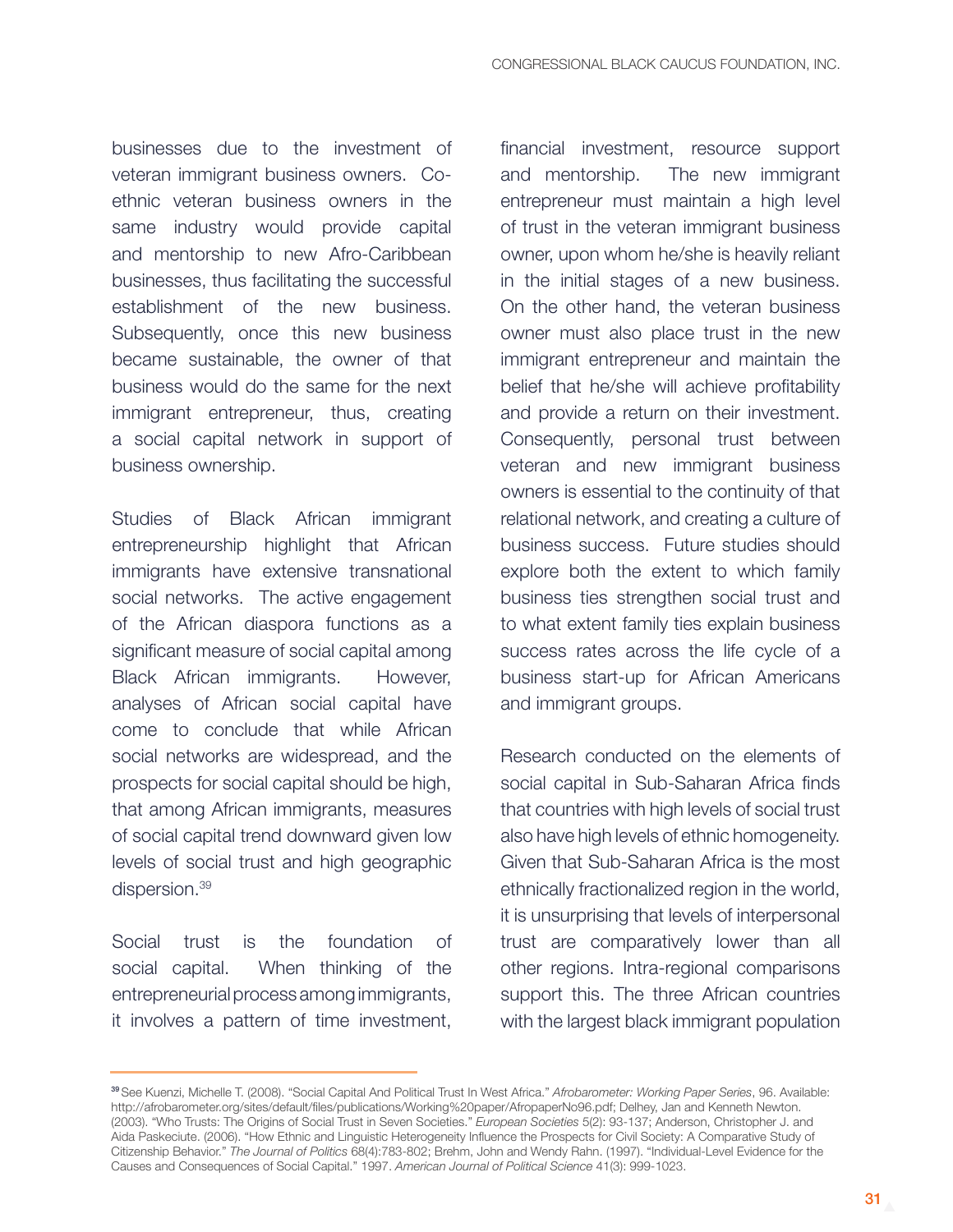in the United States are, Nigeria, Ethiopia and Ghana, respectively.<sup>40</sup> Nigeria has the highest degree of ethnic fractionalization of the three nations, with more than 250 ethnic groups. Ghana has the lowest degree of ethnic fractionalization of the three nations, with 11 ethnic groups. Case study analyses of the two countries find that Ghanaians have high levels of social trust. Also, corresponding indicators for high levels of Ghanaian social trust include, high levels of economic development and civil participation, low levels of corruption, and Freedom House classifies the nation as 'free'.41 Nigerians, on the other hand, have low levels of social trust, which is evidenced by the corresponding indicators for that state. Since its independence, Nigeria has been plagued by chronic ethnoreligious conflicts, political violence and terrorism, the Human Development Index classifies it as 'low human development', and it suffers from extensive corruption at every level of society.42

Global analyses of African migration and the African diaspora indicate immigrants from the region continue to struggle with social capital formation upon resettlement in their host nations. African immigrants express a lack of trust in public organizations,<sup>43</sup> and

<sup>43</sup> Gele, A. A., & Harslof, I. (2012). Barriers and facilitators to civic engagement among elderly African immigrants in Oslo. Journal Immigrant Minority Health, 14, 166-174. doi:10.1007/s10903-010- 9423-8

**IMMIGRANT RESETTLEMENT PATTERNS ARE INFORMATIVE, AND ETHNIC ENCLAVES ARE ASSOCIATED WITH STRONG RELATIONAL NETWORKS, A HIGH DEGREE OF SOCIAL TRUST, AND ARE ILLUSTRATIVE OF HIGH LEVELS OF SOCIAL CAPITAL. "**

**"**

<sup>40</sup> Anderson, Monica. (2015). "A rising share of the US Black population is foreign born." *Washington, DC: Pew Research Center* 9. Available: http://www.pewresearch.org/wp-content/uploads/ sites/3/2015/04/2015-04-09\_black-immigrants\_FINAL.pdf <sup>41</sup> Kuenzi, Michelle T. (2008). "Social Capital And Political Trust In West Africa." *Afrobarometer: Working Paper Series*, 96. Available: http:// afrobarometer.org/sites/default/files/publications/Working%20paper/ AfropaperNo96.pdf; <sup>42</sup> Ibid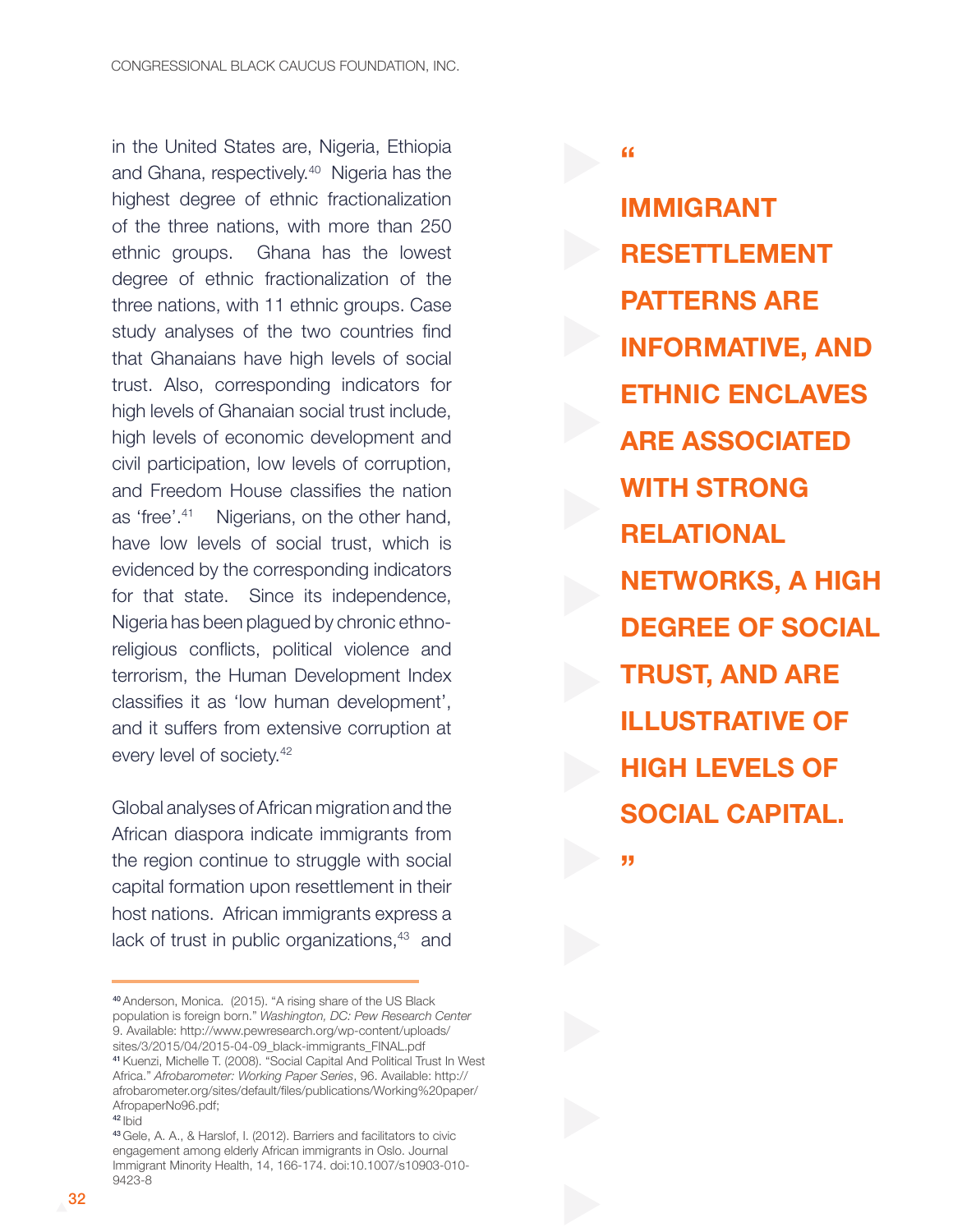report low levels of trust in individuals from other ethnic and national origin groups, but respondents also report low levels of trust for others within their own ethnic and national origin groups.44,45 The lack of social trust among African immigrants is a characteristic that is cultivated in this group's country of origin, and is retained even after immigration and resettlement.

Ethnic immigrant enclaves develop out of high ethnic geographic concentration. Immigrant resettlement patterns are informative, and ethnic enclaves are associated with strong relational networks, a high degree of social trust, and are illustrative of high levels of social capital. At the same time, the absence of an ethnic enclave or high geographic concentration does not mean these immigrant groups do not have high levels of social capital. For example, Korean immigrants maintain strong immigrant networks despite they are widely dispersed.<sup>46</sup> Also, population size affects the capacity for enclave formation, which is why new immigrant groups are more geographically dispersed than older immigrant populations. Given that African immigration did not surge until 2000, and is still classified as a new migration, this could explain why African immigrants have high geographic dispersion.

When examined collectively, Black immigrants are highly concentrated. Of the

entire U.S. Black immigrant population, 82 percent live in either the Northeast or the South; with an even split (41 percent) between the two regions. The Midwest and the West are home to the remaining 9 percent of the Black immigrant population. Afro-Caribbean immigrants are the most geographically concentrated—95 percent live in either the Northeast or the South. The Black African immigrant population is much more widely dispersed—40 percent live in the South, 25 percent in the Northeast, 19 percent in the West, and 16 percent in the Midwest.

To put the differences into context, the largest African immigrant population is from Nigeria, and 31 percent of its population is geographically distributed across Washington DC, New York NY, and Houston TX. These three cities contain the largest concentration of Nigerian immigrants in a single metropolitan area, which is one-third of the Nigerian immigrant population. What this indicates is that 70 percent of the Nigerian immigrant population is dispersed across several other geographical areas (Table 6). In comparison, the largest Afro-Caribbean immigrant population in the U.S. is from Jamaica, and 53 percent of its population is geographically distributed across New York NY, Ft. Lauderdale FL, and Miami FL, indicating over half of the Jamaican immigrant population is concentrated in only three cities—two of

<sup>44</sup> Madhavan, Sangeetha, and Loren B. Landau. (2011). "Bridges to Nowhere: Hosts, Migrants, and the Chimera of Social Capital in Three African Cities." *Population and Development Review* 37.3: 473-97.

<sup>45</sup> Immigrants from Burundi, the Democratic Republic of Congo, Mozambique, Rwanda, Somalia and Sudan now living in Johannesburg (South Africa), Maputo (Mozambique), and Nairobi (Kenya) were surveyed

<sup>46</sup> See Toussaint-Comeau, M. (2008). "Do ethnic enclaves and networks promote immigrant self-employment?" *Economic Perspectives*, 4(Q), p. 40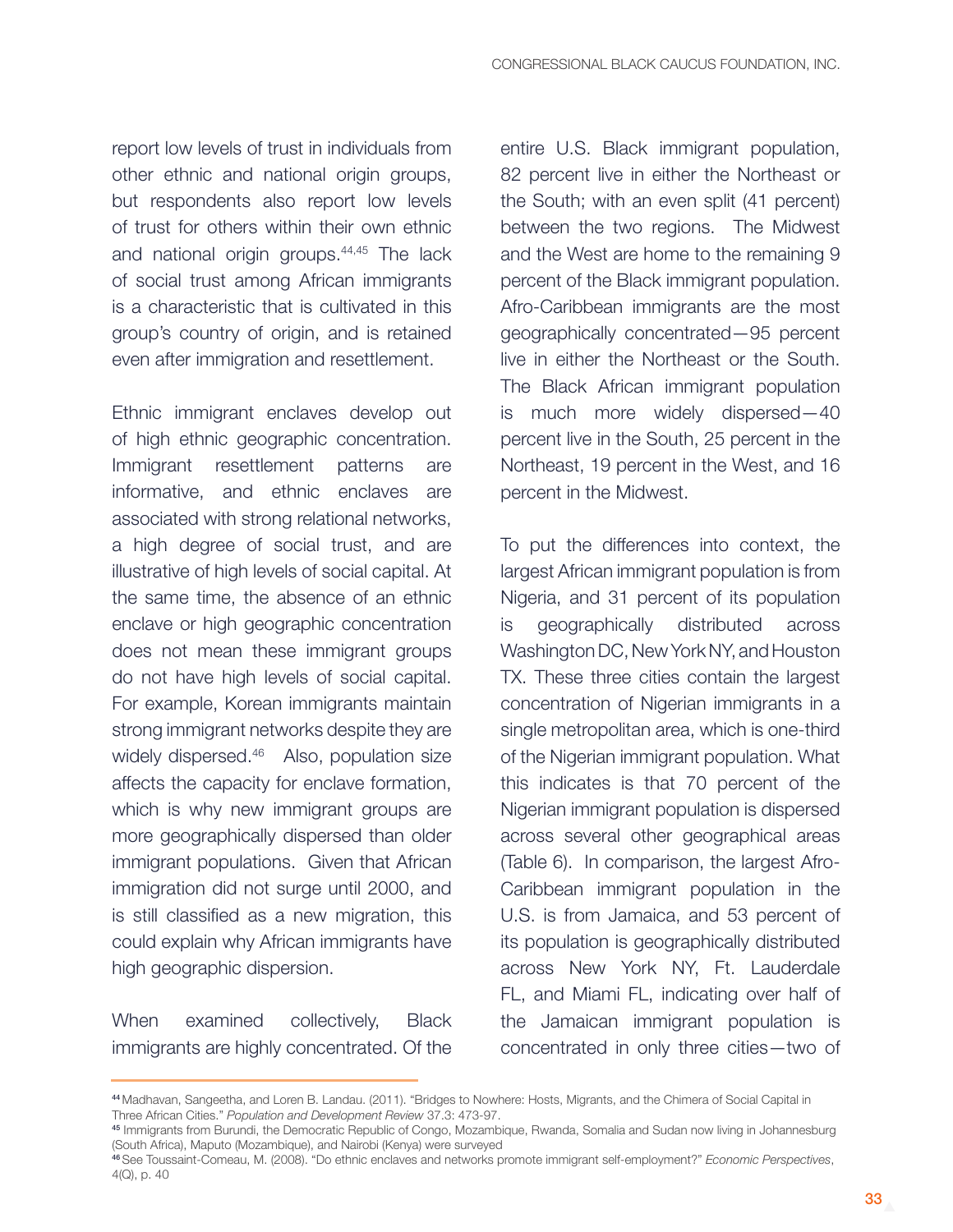which (Miami and Ft. Lauderdale) are within thirty miles of each other (Table 6).

African immigration is categorized as a new wave of immigration; therefore, some of the barriers to social capital may disappear

| Region/Country of<br>Origin | <b>First MSA</b> | Second MSA        | <b>Third MSA</b>               | $\frac{0}{0}$ |
|-----------------------------|------------------|-------------------|--------------------------------|---------------|
| <b>AFRICA</b>               |                  |                   |                                |               |
| Ethiopia                    | Washington DC    | Atlanta GA        | Minneapolis MN/<br>St. Paul WI | 38            |
| Nigeria                     | New York NY      | Washington DC     | <b>Houston TX</b>              | 31            |
| <b>CARIBBEAN</b>            |                  |                   |                                |               |
| Haiti                       | New York NY      | Miami FI          | Ft. Lauderdale FL              | 54            |
| Jamaica                     | New York NY      | Ft. Lauderdale FL | Miami Fl                       | 53            |

Source: U.S. Census Data, 2010; Compiled by author. Note: MSA stands for Metropolitan Statistical Area

With respect to social capital, Black immigrants in the U.S. are notably distinct. Afro-Caribbean immigrants have deeply entrenched immigrant networks and geographically densely concentrated. These features of social capital, which are integral to the entrepreneurial process, are prevalent among the Afro-Caribbean immigrant population and indicate that for this group, immigrant origins and social capital are closely linked.

For Black African immigrants, there exist barriers to social capital. Despite the presence of extensive ethnic networks and an actively engaged African diaspora, low levels of social trust and wide population dispersion suggest African immigrants face challenges with respect to translating their immigrant backgrounds into tangible social capital. The post-2000 increase in

over time. However, at this juncture, for Black African immigrants, there is no obvious association between social capital and immigrant origin.

Similar to the patterns observed with financial capital, African immigrants and African Americans possess comparable levels of social capital. Therefore, when

starting a business, African immigrants and African Americans are unable to utilize the dimensions of social capital as a reliable resource. The following section discusses the implications of this and the potential impact this dynamic has on each group's entrepreneurial prospects.

#### *Findings and Key Recommendations: The State of Black Entrepreneurship in America-Translating Capital into Black Immigrant and African American Entrepreneurship*

Taken as a whole, the rate of business ownership for Black immigrants is 5.6 percent, which is more than double the business ownership rate of native-born Blacks at 2.5 percent. $47$  However, when disaggregated, the data reveal that at 1.4

<sup>47</sup> As of 2019, this figure is now 3.5 percent, but we don't yet have the figures for Black immigrants to make comparisons, so had to reply upon most recent data for which all information was available, which was 2010 U.S. Census Data.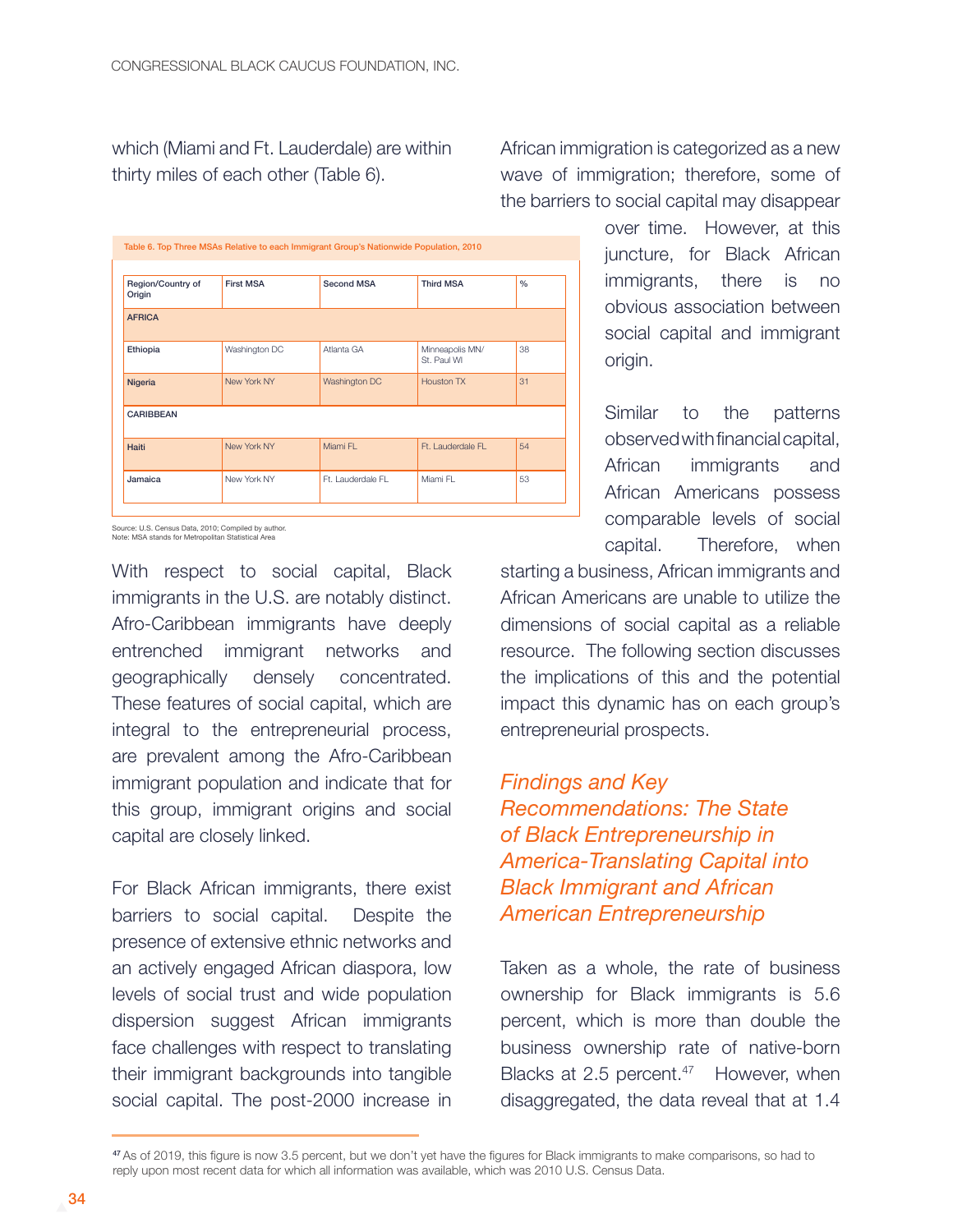percent, Black African immigrants have the lowest rate of business ownership; whereas, Black Caribbean immigrants have the highest rate of business ownership of all three groups at 4.2 percent (Table 7).

Americans. Afro-Caribbeans also have strong ethnic networks, high levels of social trust, and they are highly geographically concentrated. All of these factors together indicate Afro-Caribbeans have high levels

| Nativity/Region of Origin         | Rate of Business Ownership (%) |
|-----------------------------------|--------------------------------|
| <b>Black American Native-Born</b> | 2.5%                           |
| Black Caribbean Foreign-Born      | 4.2%                           |
| <b>Black African Foreign-Born</b> | 1.4%                           |

Source: U.S. Census Data, 2010; Compiled by author

Throughout the discussion of the various forms of business capital, some explanations have been explored to explain the preparedness of each group for entrepreneurship. While Afro-Caribbean immigrants have low levels of human capital (as measured by educational attainment), this group has the highest levels of both financial and social capital, when compared to African Americans and Black African immigrants. Of the three groups, Afro-Caribbean immigrants possess strong indicators of wealth. They have the highest home ownership rate, and the lowest poverty rate; and they are tied with African immigrants for the highest employment rate and median household income. Consequently, Afro-Caribbean immigrant entrepreneurs are able to start their businesses with greater accumulated wealth than African immigrants and African of social capital.

Black African immigrants have the highest levels of human capital, and they have the highest levels of educational attainment of any group in the United States. However, across the measures of financial capital, African

immigrants have the lowest rates of home ownership, of the three groups. Black African immigrants have equivalent rates of employment and median household incomes to that of Afro-Caribbeans. At the same time, while their poverty rate is lower than that of African Americans, it is 4 percent higher than the rate of poverty among Afro-Caribbeans. Also, Black African immigrants have low levels of social capital. There is a systemic lack of social trust between Black African immigrants. Social trust is the basis for the formation of ethnic enclaves, and the lack of it among African immigrants helps explain why this group has the highest rate of geographic dispersion of the three groups.

African Americans have comparable levels of human capital to that of Afro-Caribbeans, which are low, but they have a high level of financial capital, especially in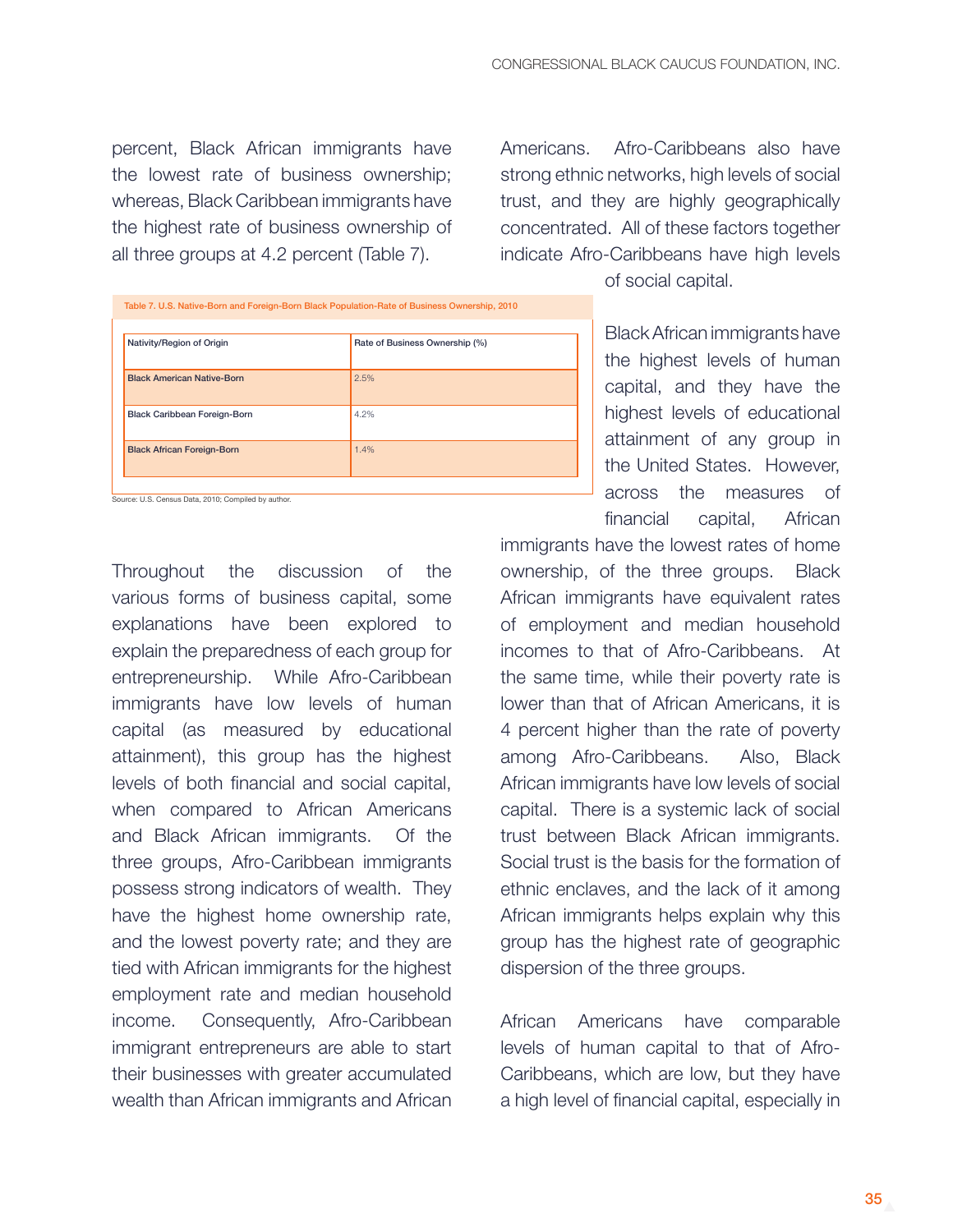comparison to African immigrants. Despite their high rates of poverty, and low median household income, African Americans have comparatively high rates of employment to that of Afro-Caribbeans and African immigrants. And while the homeownership

**"**

**"**

rate for African Americans is lower than that of Afro-Caribbeans, it is significantly higher than that of African immigrants. Also,

African Americans have relatively high levels of social capital. Although, similar to Black African immigrants, African Americans also struggle with social trust, they have strong relational networks and have high levels of geographic concentration.48

Overall, this analysis of Black immigrants and African Americans helps shed light on the state of black entrepreneurship in the United States, and several conclusions can be drawn from this study.

I. Afro-Caribbean immigrants have the highest rates of business ownership due largely to their high levels of financial and social capital.

II. Black African immigrants have the lowest rates of business ownership, due largely to their low levels of financial and social capital.

III. Black African immigrants are also less likely to own a business than African Americans and Afro-Caribbeans because of their high levels of human

> capital. Given their high levels of education and overrepresentation in STEM majors, Black African immigrants are

much more likely to pursue highly professionalized, high paying careers in fields such as medicine and engineering.49

IV. The entrepreneurship rate for African Americans is positioned between Afro-Caribbean immigrants and Black African immigrants, because they have high levels of financial and social capital, relative to African immigrants, but lower levels of financial and social capital than that of Afro-Caribbean immigrants.

V. While education is important, a high level of educational attainment is not essential to successful business ownership. This is consistent with statistics that indicate 57 percent of small business owners in the U.S. do not have a college degree.<sup>50</sup>

**ENTREPRENEURSHIP IS A KEY PATHWAY TO NARROWING THE** 

**RACIAL WEALTH GAP.**

<sup>48</sup>Rastogi, Sonya et al. (2011). "U.S. Census Briefs: The Black Population, 2010." *U.S. Census*. Available: https://www.census.gov/ prod/cen2010/briefs/c2010br-06.pdf

<sup>49</sup> New American Economy (2018). How Sub-Saharan Africans Contribute to the U.S. Economy. January. Available: http://research. newamericaneconomy.org/wp-content/uploads/sites/2/2018/01/NAE\_African\_V6.pdf

<sup>50</sup> Immigrant Small Business Owners: A Significant and Growing Part of the Economy (2012). A Report from the Fiscal Policy's Institute's Immigration Research Initiative. Available: http://www.fiscalpolicy.org/immigrant-small-business-owners-FPI-20120614.pdf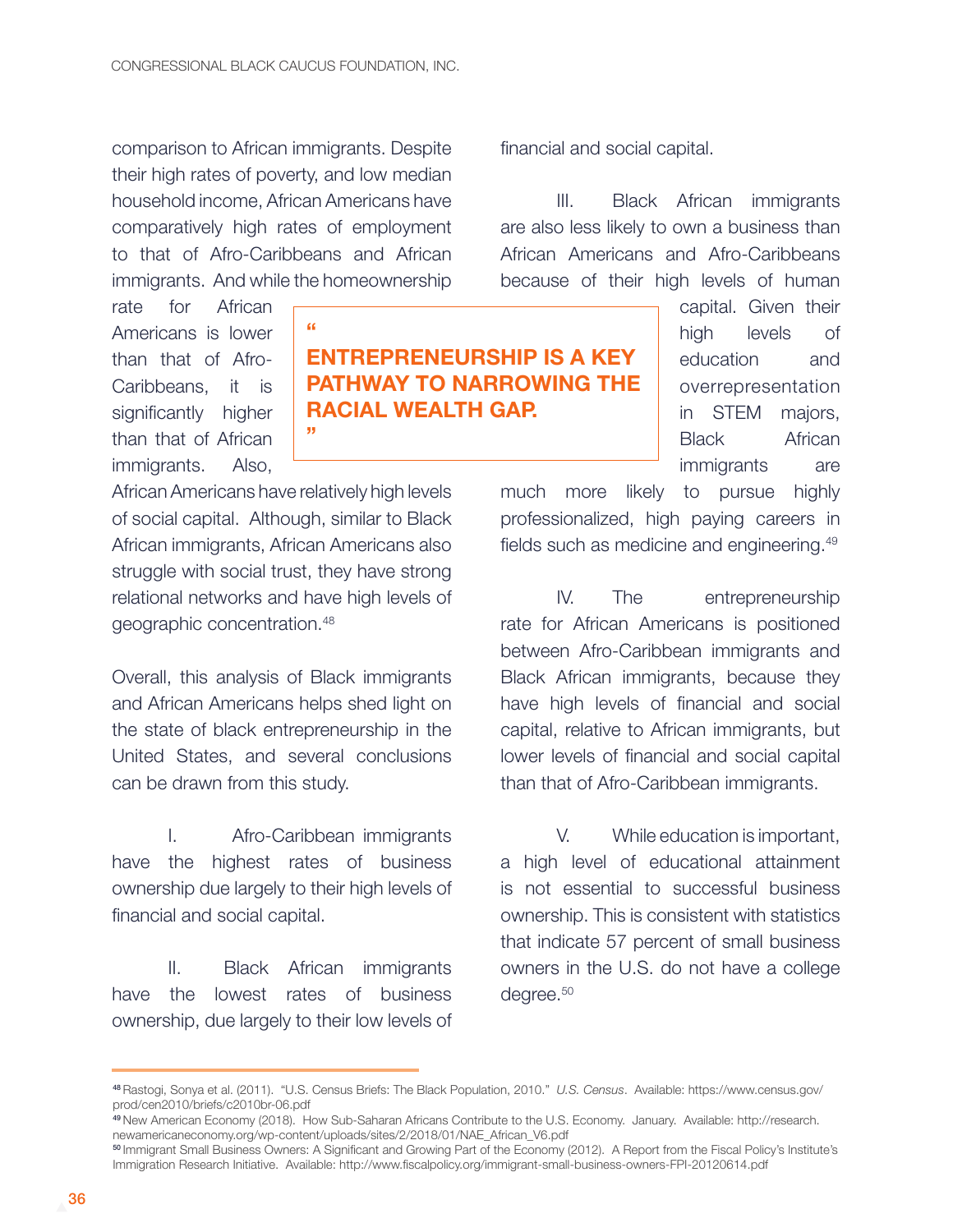VI. Financial capital is essential to successful business ownership at every stage, yet while social capital is also important at every business ownership stage; it is more critical to business longevity, than at the startup phase.

There are many advantages of entrepreneurship—one of them being it promotes economic growth. According to the Survey of Business Owners (2012), the existing number of black owned businesses have created over one million jobs and generated over \$165 billion in revenue. Another important advantage of entrepreneurship is that successful business ownership is one mode for achieving personal wealth. The wealth differential between business owners and non-business owners is substantial (Figure 11); and this wealth advantage is even more pronounced for minorities and women. For example, the median net worth for Black business owners is 12 times higher than



Source: Mwaura, Samuel, and Sara Carter. (2015). "Does entrepreneurship make you wealthy." *Enterprise Research Centre.* Birmingham, UK.<br>Available: https://www.enterpriseresearch.ac.uk/wp-content/uploads/2015/03/Does-Entre

Black nonbusiness owners. Further, when examining the net worth of Black business owners in comparison to the net worth of White business owners, it becomes clear that entrepreneurship represents a pathway to narrowing the racial wealth gap. While Whites have 13 times the wealth of African Americans, when comparing the median wealth of Black and White business owners, the median wealth gap decreases to that of three.

To conclude this section, economic mobility is achievable for African Americans, and at the nexus of this goal is entrepreneurship. African Americans have a rich history of entrepreneurship and economic development, one that has been stunted due to targeted racism and discriminatory policies. However, what this study demonstrates is that among the U.S. black population, Afro-Caribbean immigrants offer a model of economic success. Afro-Caribbean immigrants have built wealth

> through the pathway of entrepreneurship, and the core foundation of Afro-Caribbean business ownership is social capital. Through strong ethnic networks and social trust, Afro-Caribbean business owners have been able to generate financial capital for business startup. Also, through these ethnic networks, veteran business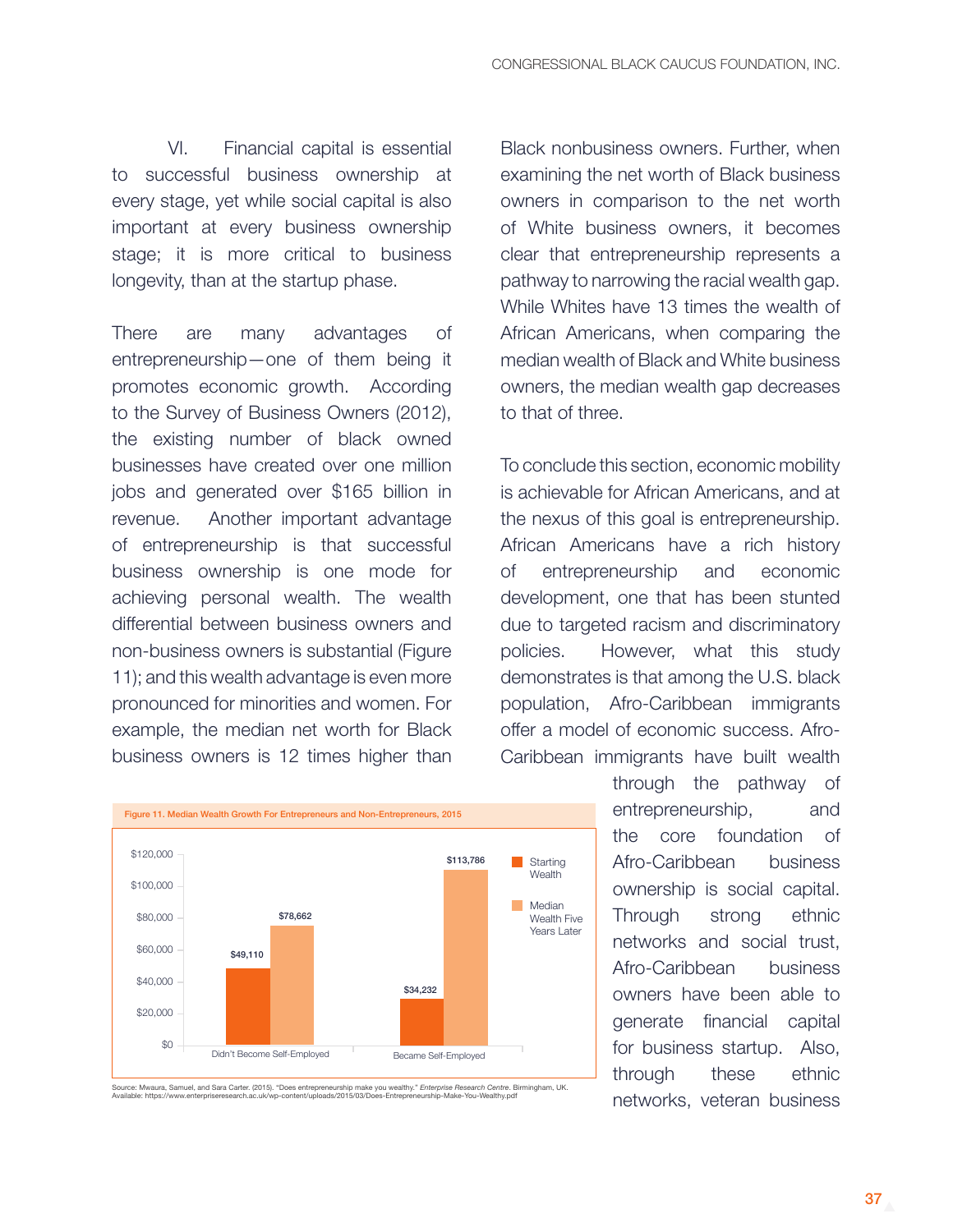owners provide non-monetary capital and mentorship to new Afro-Caribbean entrepreneurs. This dynamic has led to the establishment of Afro-Caribbean ethnic enclaves and the creation of a culture of entrepreneurship. African Americans have strong relational networks and have steadily established professional entrepreneurial networks. However, a core element lacking within the African American community is that of social trust.

Some recommendations for African American entrepreneurs in this area include:

I. Leveraging existing familial and relational networks, which are prominent in the African American community, to foster greater social trust.

II. Building upon the growing network of professional entrepreneurial linkages, associations, and organizations which have been successful in increasing Black business ownership as a pathway to establishing a communal sense of social trust, which is essential to social capital development.

III. Working with the federal government through agencies such as the Minority Business Development Agency and the Small Business Administration to help improve the relationship between financial institutions and Black entrepreneurs.

Cultivating more social trust within the African American community is crucial. Social trust is the necessary and essential component of social capital that is currently lacking for Black entrepreneurs. However, as social trust continues to grow, and subsequently social capital, so too will there be more equitable opportunities for African American entrepreneurs in the areas of financial capital generation, investment, mentorship, and ultimately business creation.

**"**

**CULTIVATING MORE SOCIAL TRUST WITHIN THE AFRICAN AMERICAN COMMUNITY IS CRUCIAL. "**

38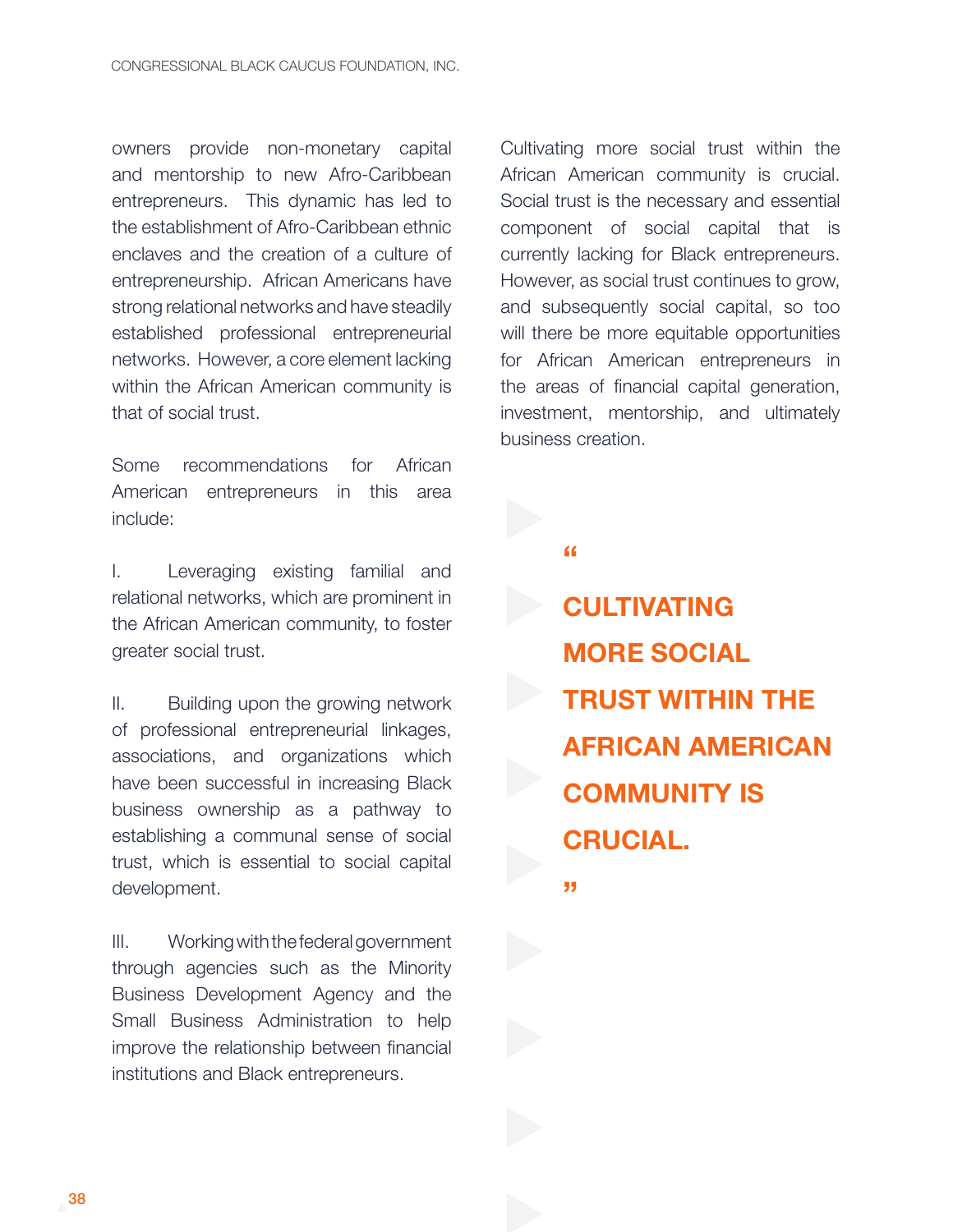# AAAAAAAAA AAAAAAAAA A A A A A A A A AAAAAAAAA